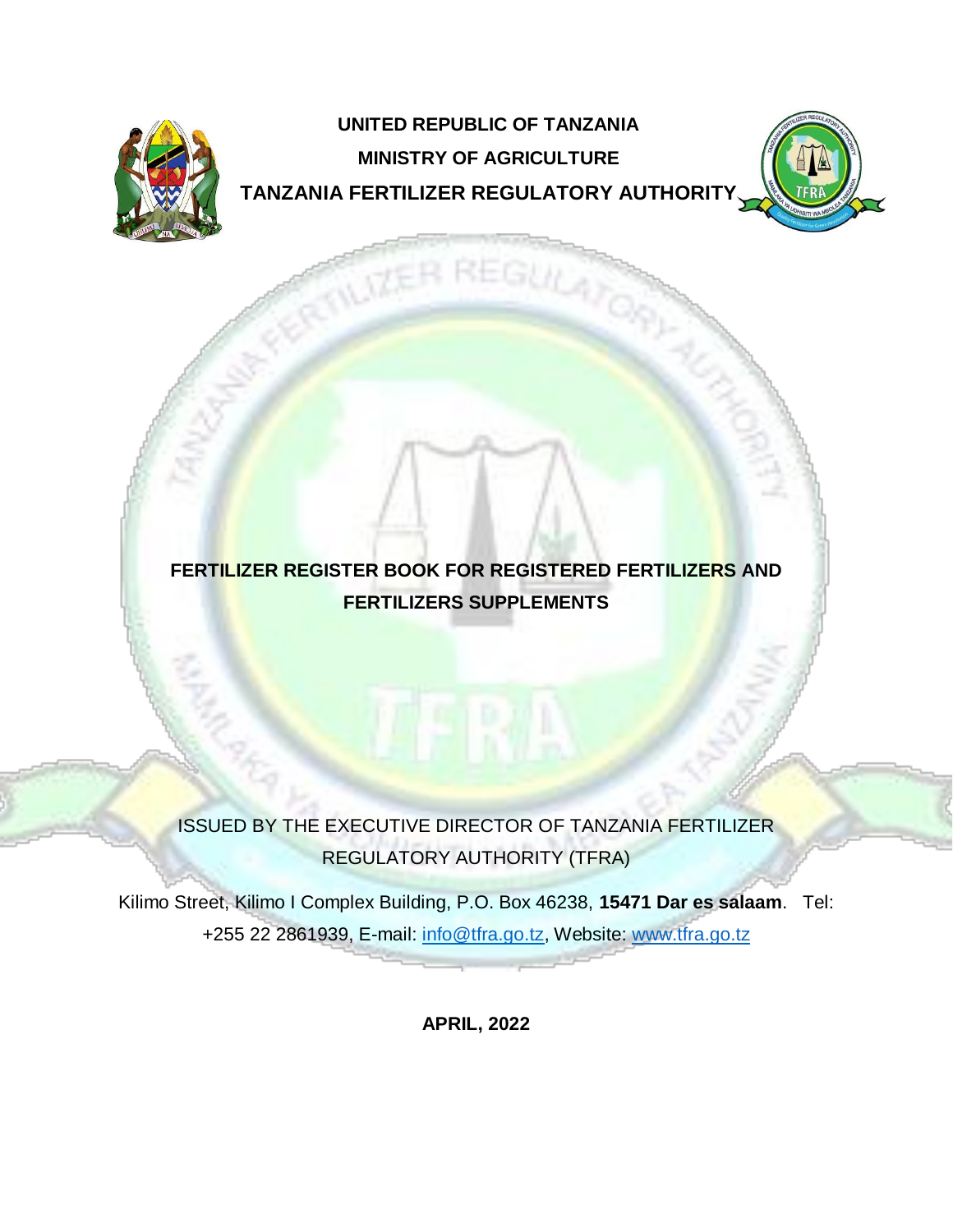## **Table of Content**

| 6. Requirement for Registration of Fertilizer and Fertilizer Supplements  3 |  |
|-----------------------------------------------------------------------------|--|
|                                                                             |  |



**REAL PROPERTY WA MBOLE**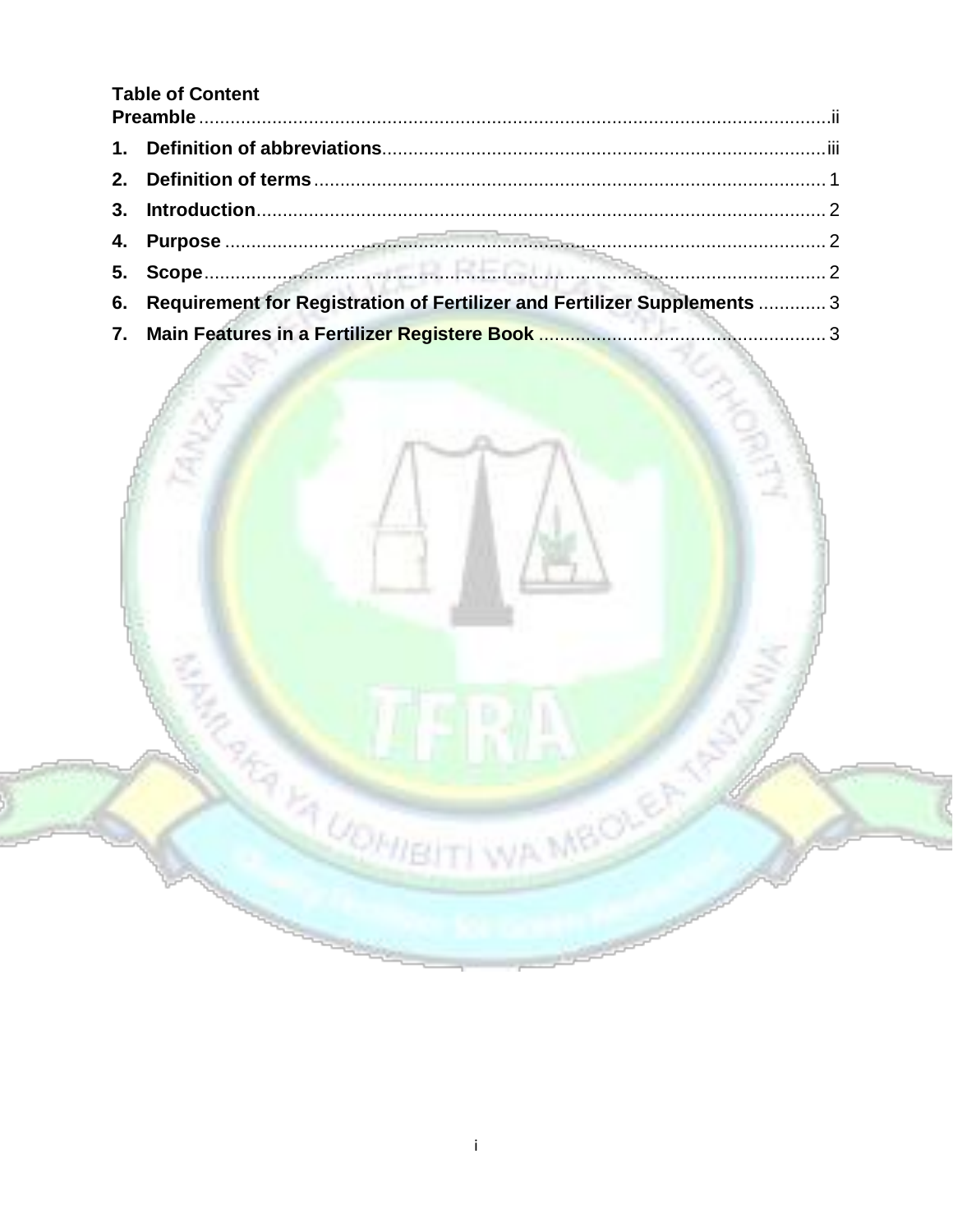#### **Preamble**

<span id="page-2-0"></span>Tanzania Fertilizer Regulatory Authority (TFRA) has prepared Fertilizer Register Book (FRB) which shows the list of registered fertilizers in the United Republic of Tanzania. This list shows fertilizer and fertilizer supplements (FFS) which have been registered as per Fertilizer Act No.9 of 2009 and its Fertilizer Regulations of 2011. This FRB shows the trade name of fertilizer, nutrient content, registration number, year of registration and common use. This FRB intend to provide a technical assistance and assurance on the quality of fertilizer to all stakeholders involved in fertilizer industry which include among others administrators, fertilizer dealers, fertilizer inspectors, extension officers and farmers.

This FRB will provide assurance to the users that the fertilizer or fertilizer supplements listed have been tested or validated and registered by TFRA and on the other hand, FRB will be used as the enforcement tool for compliance.

Thus, FRB intends to provide information to stakeholders that the listed FFS in this book have been registered by TFRA after adhering to all the required standard and procedures as stated in the Act and Regulation. The use of this FRB is expected to contributed toward increase fertilizer investors, agricultural productivity, livelihood and hence ensure national food security.

> Dr. Stephan Ngailo **Executive Director Tanzania Fertilizer Regulatory Authority P. O. BOX 46238, Dar es Salaam**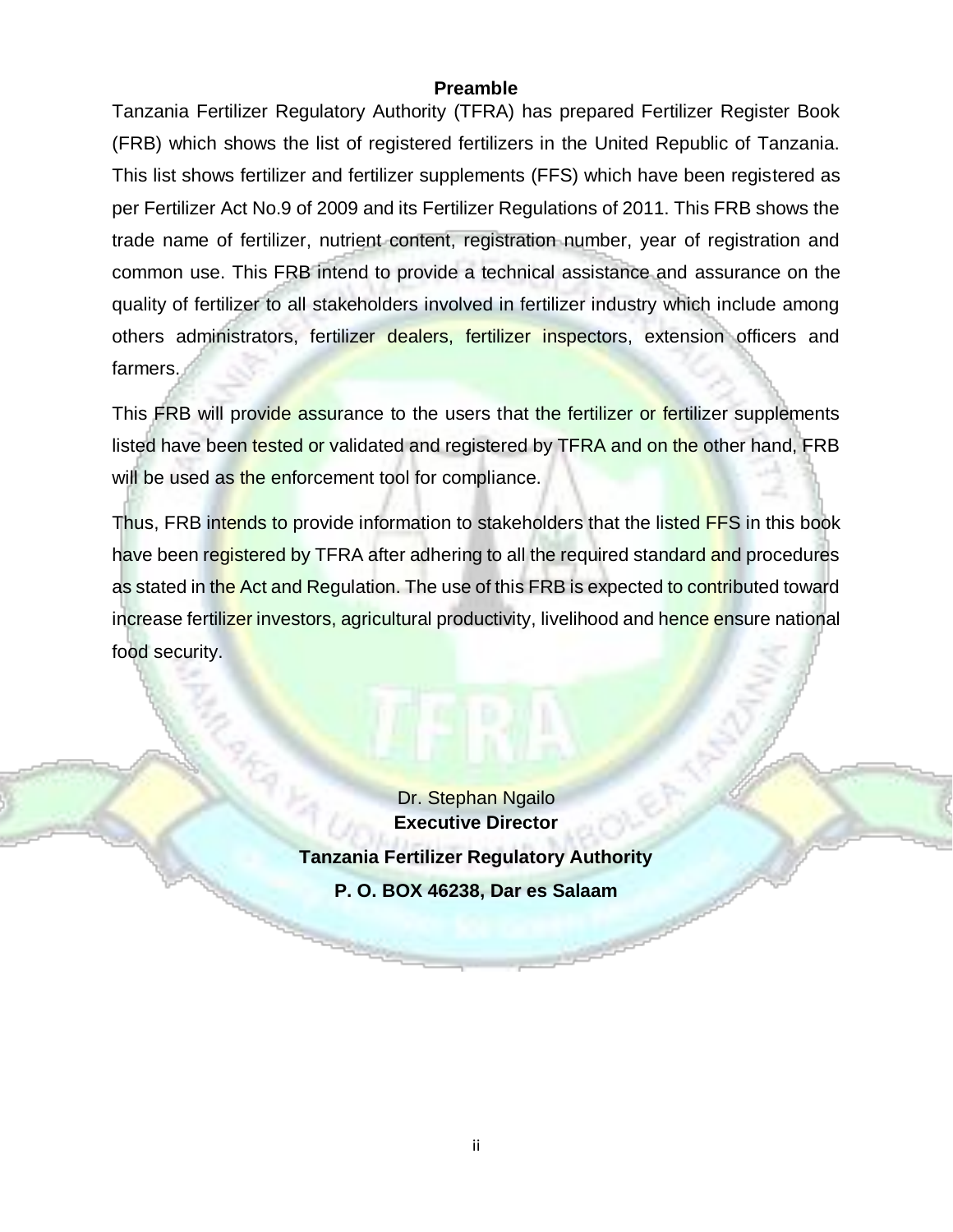### **1. Definition of abbreviations**

- <span id="page-3-0"></span>Al: Aluminium
- B: Boron
- Ca: Calcium
- CaO: Calcium Oxide
- Co: Cobalt
- Cu: Copper
- DAP: Di ammonium Phosphate
- Fe: Iron
- CaO: Calcium Oxide<br>
Co: Cobalt<br>
Cu: Copper<br>
DAP: Di ammonium Phosphate<br>
Fe: Iron<br>
FFS: Fertilizer and Fertilizer Supplements
- FRB: Fertilizer Register Book
- K: Potassium
- Mg: Magnesium
- MgO: Magnesium Oxide
- Mn: Manganese
- Mo: Molybdenum
- MOP: Muriet of Potash or Potassium Chloride
- N: Nitrogen
- OM: Organic Matter
- P: Phosphorus
- PPM: Parts per million
- S: Sulphur
- TE: Trace Element
- TFRA: Tanzania Fertilizer Regulatory Authority
- Zn: Zinc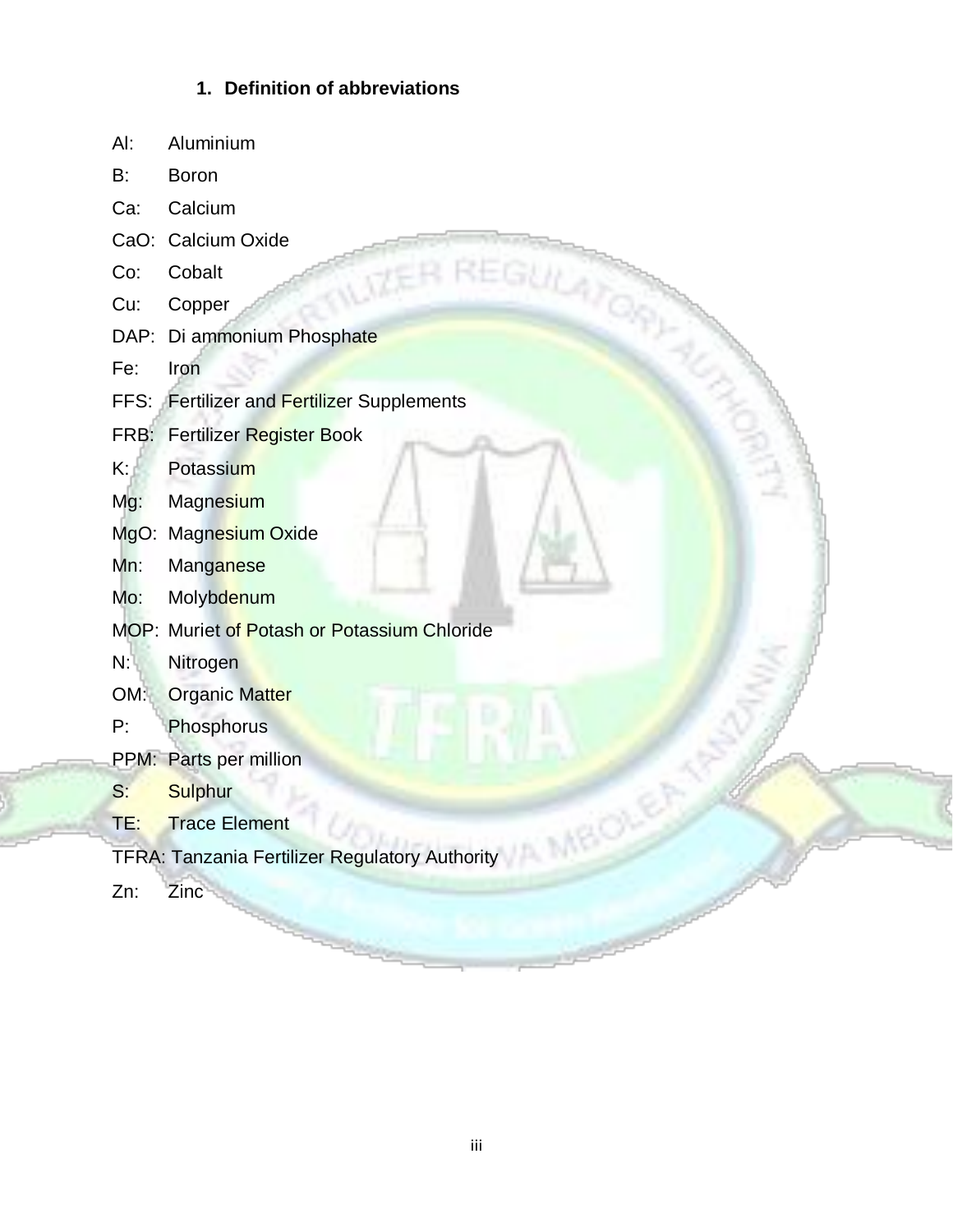## **2. Definition of terms**

<span id="page-4-0"></span>

| The Executive Director of the Tanzania Fertilizer<br>"Director"<br>means |              |                                                         |
|--------------------------------------------------------------------------|--------------|---------------------------------------------------------|
|                                                                          |              | Regulatory Authority appointed under section 7          |
| "Fertilizer                                                              | means        | any substance or mixture of substances, other than      |
| supplement"                                                              |              | a fertilizer, that is manufactured, sold or represented |
|                                                                          |              | for use in the improvement of the physical condition    |
|                                                                          |              | of soils or to aid plant growth or crop yields          |
| "Inspector"                                                              | means        | a person appointed or designated as an Inspector        |
|                                                                          |              | pursuant to section 33;                                 |
| "Act"                                                                    | <b>Means</b> | The Fertilizer Act No. 9 of 2009                        |
| "Authority"                                                              | means        | The power or rights to give orders, make decisions      |
|                                                                          |              | and enforce obedience.                                  |
| "Regulations"                                                            | <b>Means</b> | Fertilizer regulations, 2011                            |
| "Trade name"                                                             | <b>Means</b> | a name by which FFS is known in a trade                 |
| "Nutrient                                                                | <b>Means</b> | Level of nutrient contained in fertilizer               |
| Content"                                                                 |              |                                                         |
| "Registration                                                            | <b>Means</b> | a number given to a registered fertilizer               |
| Number"                                                                  |              |                                                         |
| "Registrant                                                              | <b>Means</b> | a person who register trademark of a fertilizer         |
| <b>Common Use"</b>                                                       | <b>Means</b> |                                                         |
| "Farmers"                                                                | <b>Means</b> | a person who involve in agricultural activities         |
| "Efficacy"                                                               | <b>Means</b> | Performance of the registered fertilizer                |
| "Quality"                                                                | <b>Means</b> | a standard fertilizer as measured against its           |
|                                                                          |              | performance                                             |
| "Extension                                                               | <b>Means</b> | a person who led farmers to use good agricultural       |
| Officers"                                                                |              | practices                                               |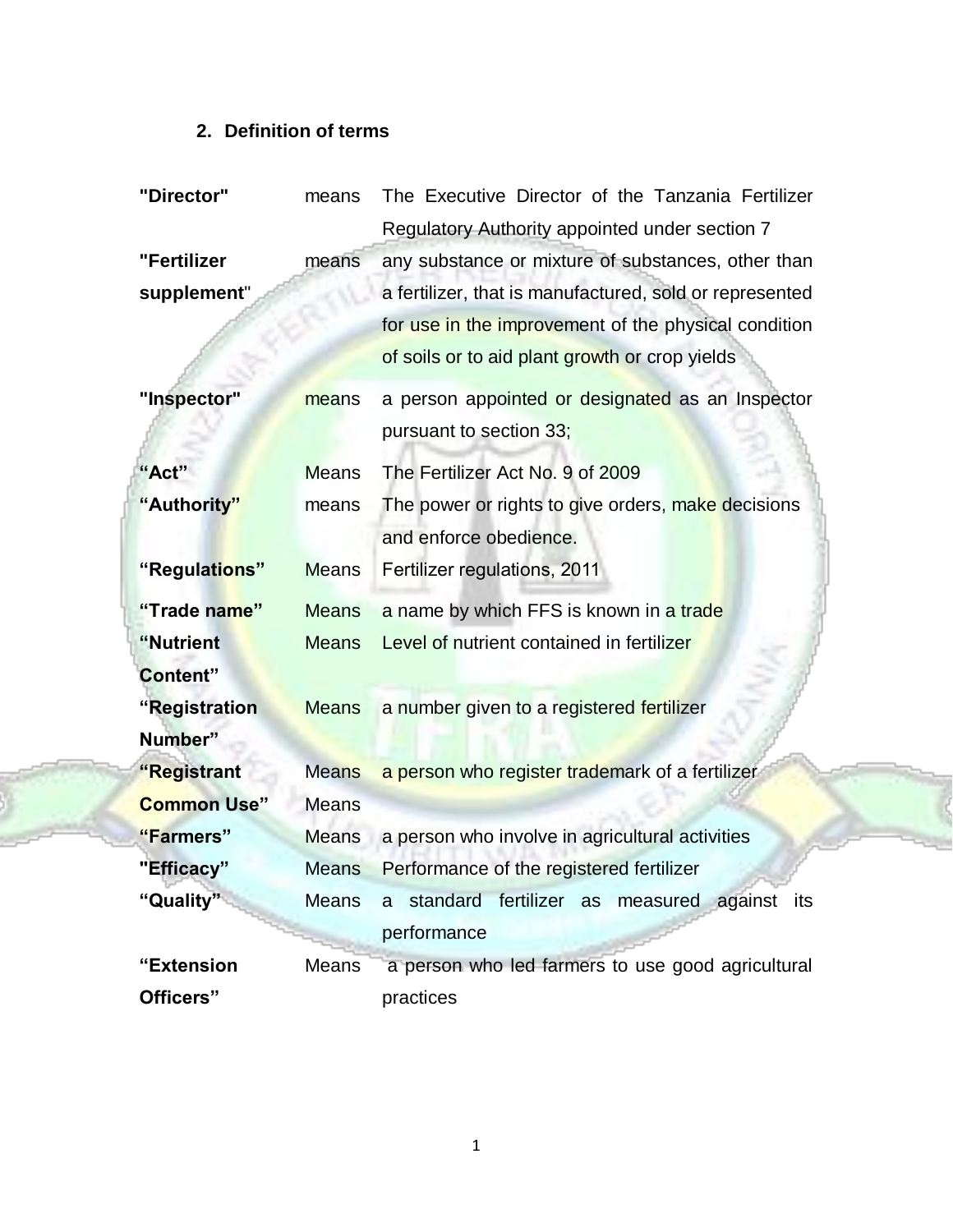#### <span id="page-5-0"></span>**3. Introduction**

Tanzania Fertilizer Regulatory Authority (TFRA) is the Government Authority made under Section 3 of Fertilizer Act No.9 of 2009, mandated of regulating the manufacturing, exportations, marketing and use of fertilizer and fertilizer supplements in the country. This includes among others registering all fertilizer and fertilizer supplements.

Sections 8 and 9 of the Fertilizer Act No.9 of 2009 set out procedures for registration of FFS. Registration proceeds via assessing the suitability for use for the purpose of evaluating impacts to crops, soils, human health and the environment by carrying out laboratory analysis and efficacy trials. Trials are conducted for new fertilizers which contains new nutrients or microorganisms which had never been registered in Tanzania, for new formulations/blends which contain existing nutrients or already register nutrients prior to its registration it requires only laboratory analysis to test its conformity to the standards field evaluation should be optional.

Procedure for registration of fertilizer and fertilizer supplements are set out in The Fertilizer Regulations of 2011 regulations 3(1)(2)(3) and its amendments on The Fertilizer (amendments) Regulations, 2017 regulation 4. Section 15 of the Fertilizer Act No.9 of 2009 requires Publication and maintenance of register for all registered fertilizers.

#### **4. Purpose**

<span id="page-5-1"></span>This FRB shows the list of registered FFS in the United Republic of Tanzania. The main purpose is to provide information to fertilizer stakeholders that the fertilizer listed in this FRB have been registered and are in compliances with relevant standards and regulations and on the other hand, FRB will be used as the enforcement tool for compliance.

#### **5. Scope**

<span id="page-5-2"></span>This FRB comprise the list of all registered FFS which are eligible for use in United Republic of Tanzania and it will be used by all stakeholders includes administrators, decision makers, farmers, investors, researchers, extension officers and fertilizers dealers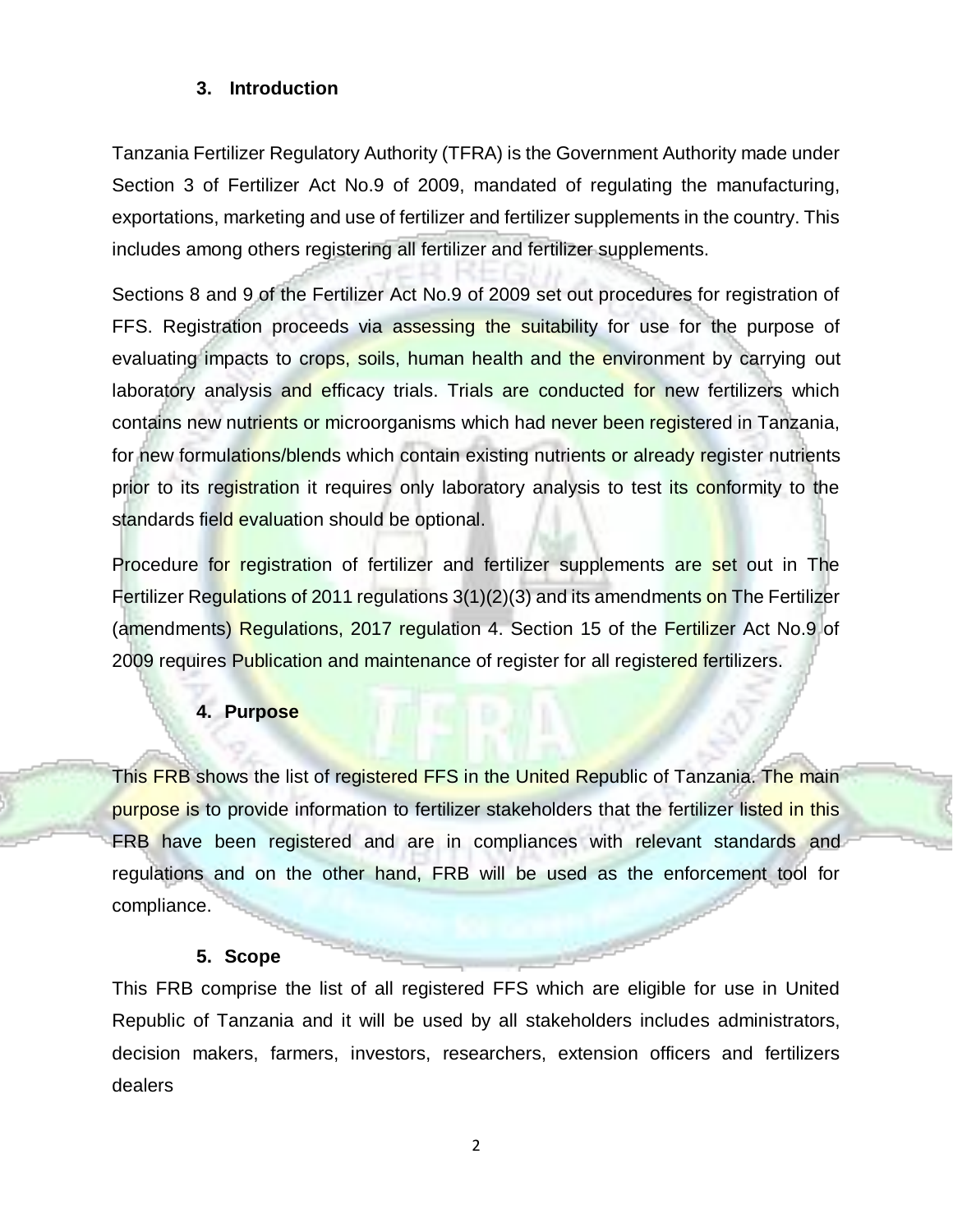#### <span id="page-6-0"></span>**6. Requirement for Registration of Fertilizer and Fertilizer Supplements**

Requirement for registration of FFS are set out in fertilizer regulation of 2011 regulation 3, which require an applicant to submit to the Director in a form as set out in the First Schedule to the Fertilizer Regulations of 2011 and shall be accompanied by

- i. The information on the suitability of the fertilizer and fertilizer supplements as to its use including technical data sheet and directions;
- ii. A sample of the fertilizer, fertilizer supplements and certificate of analysis, if already issued;
- iii. A written declaration that the fertilizer and fertilizer supplements have or have not been banned or restricted in the country of origin;
- iv. Three copies of the label that is intended to be used for the fertilizer and fertilizer supplements to which the application relates and such other information as is necessary to determine the safety, merit and value of such fertilizer or fertilizer supplements
- v. Such other information or document as may be required by the Director; and
- vi. Where an application is made by an applicant who is not resident in Tanzania, the fertilizer and fertilizer supplements to which the application relates shall not be eligible for registration, unless the application is signed by an agent of the applicant who is permanently resident in Tanzania and to whom any notice or correspondence under the Act may be sent and such agent gives an undertaking to the Director.

#### <span id="page-6-1"></span>**7. Main features in a fertilizer register Book**

The main features or information in a list of registered fertilizers are

- i. Registration Number
- ii. Nutrient Content
- iii. Common Use

3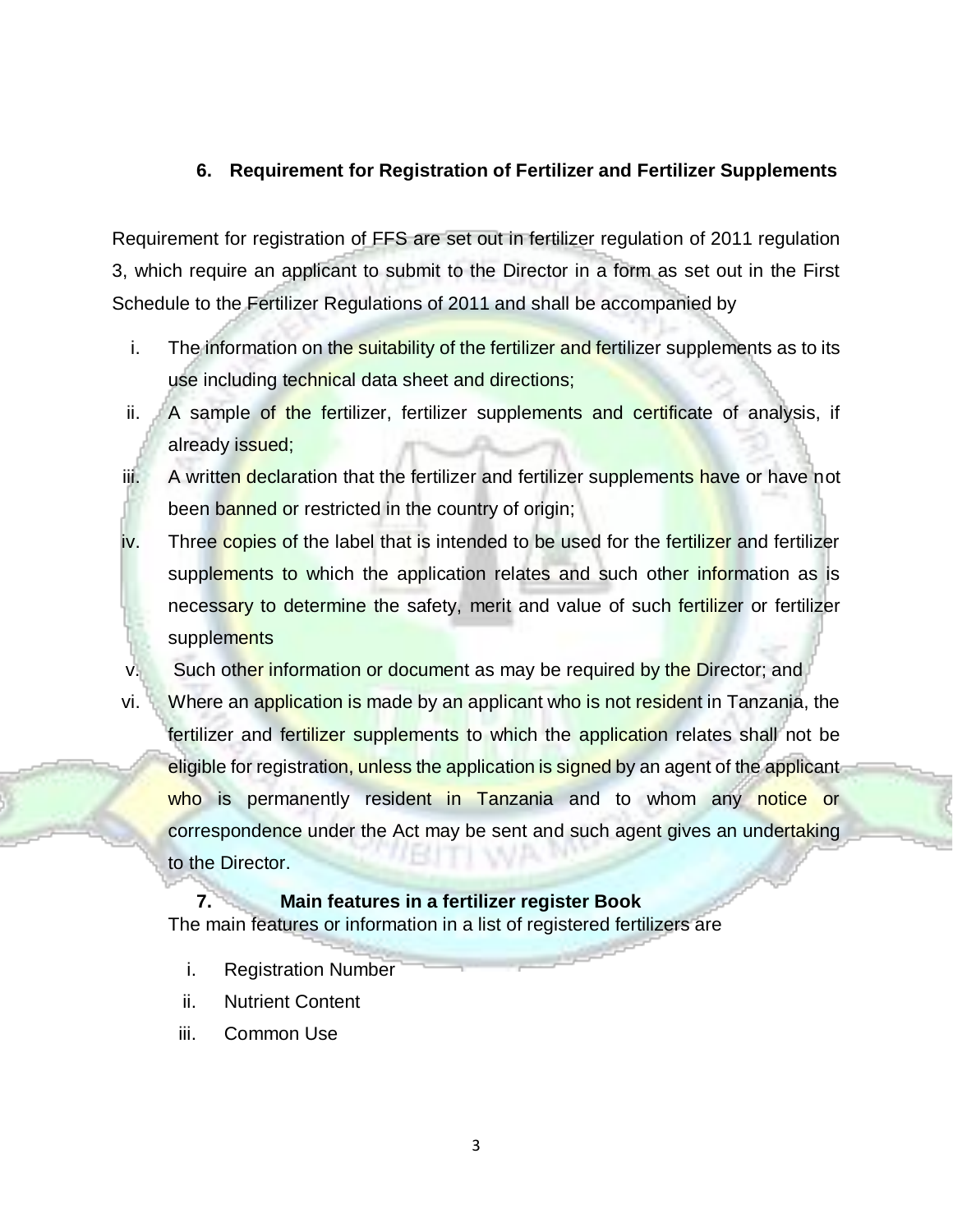|                | The List of Registered Fertilizer and Fertilizer Supplements in the United Republic of Tanzania as per Fertilizers Act, |                                                                                          |                                                                                                                      |  |  |
|----------------|-------------------------------------------------------------------------------------------------------------------------|------------------------------------------------------------------------------------------|----------------------------------------------------------------------------------------------------------------------|--|--|
|                | 2009.                                                                                                                   |                                                                                          |                                                                                                                      |  |  |
| S/NO           | <b>REGISTRATION</b>                                                                                                     | <b>NUTRIENT CONTENT</b>                                                                  | <b>COMMON USE</b>                                                                                                    |  |  |
|                | <b>NUMBER</b>                                                                                                           |                                                                                          |                                                                                                                      |  |  |
| 1              | 0001                                                                                                                    | 46%N                                                                                     | Vegetative                                                                                                           |  |  |
| $\overline{2}$ | 0002                                                                                                                    | 18%N: 46%P <sub>2</sub> O <sub>5</sub>                                                   | Vegetative, Rooting                                                                                                  |  |  |
| 3              | 0003                                                                                                                    | 11-12%N: 48-61%P <sub>2</sub> O <sub>5</sub>                                             | <b>Vegetative, Rooting</b>                                                                                           |  |  |
| 4              | 0004                                                                                                                    | 26-27%N                                                                                  | Vegetative, Flowering and Fruiting                                                                                   |  |  |
| 5              | 0005                                                                                                                    | $21\%N + 24\%S$                                                                          | Vegetative, Fruiting, Oil formation, Increase Acid                                                                   |  |  |
| 6              | 0006                                                                                                                    | $46\%P_2O_5$                                                                             | Rooting                                                                                                              |  |  |
| $\overline{7}$ | 0007                                                                                                                    | $60\%K_{2}O$                                                                             | Flowering                                                                                                            |  |  |
| 8              | 0008                                                                                                                    | 25%N: 5%P <sub>2</sub> O <sub>5</sub> : 5%K <sub>2</sub> O                               | Vegetative, Rooting, flowering, and fruiting                                                                         |  |  |
| $9\,$          | 0009                                                                                                                    | 17%N: 17%P <sub>2</sub> O <sub>5</sub> : 17%K <sub>2</sub> O                             | Rooting, Vegetative, Flowering and Fruiting                                                                          |  |  |
| 10             | 0010                                                                                                                    | 16%N: 16%P <sub>2</sub> O <sub>5:</sub> 16%K <sub>2</sub> O                              | Rooting, Vegetative, Flowering and Fruiting                                                                          |  |  |
| 11             | 0011                                                                                                                    | 20%N: 10%P <sub>2</sub> O <sub>5</sub> : 10%K <sub>2</sub> O                             | Rooting, Vegetative, Flowering and Fruiting                                                                          |  |  |
| 12             | 0012                                                                                                                    | 10%N: 18%P <sub>2</sub> O <sub>5</sub> : 24%K <sub>2</sub> O                             | Rooting, Vegetative, Flowering and Fruiting                                                                          |  |  |
| 13             | 0013                                                                                                                    | 48-53%K <sub>2</sub> O + 17-18%S                                                         | reduce soil pH soil pH, Flowering and fruiting                                                                       |  |  |
| 14             | 0014                                                                                                                    | 6%N: 24%P <sub>2</sub> O <sub>5</sub> : 20%K <sub>2</sub> O + 1.5%Mg, 8%S,<br>0.25%B, Zn | Rooting, Vegetative, Flowering and Fruiting,<br>water and mineral transportation, Stalk<br>elongation and plant vein |  |  |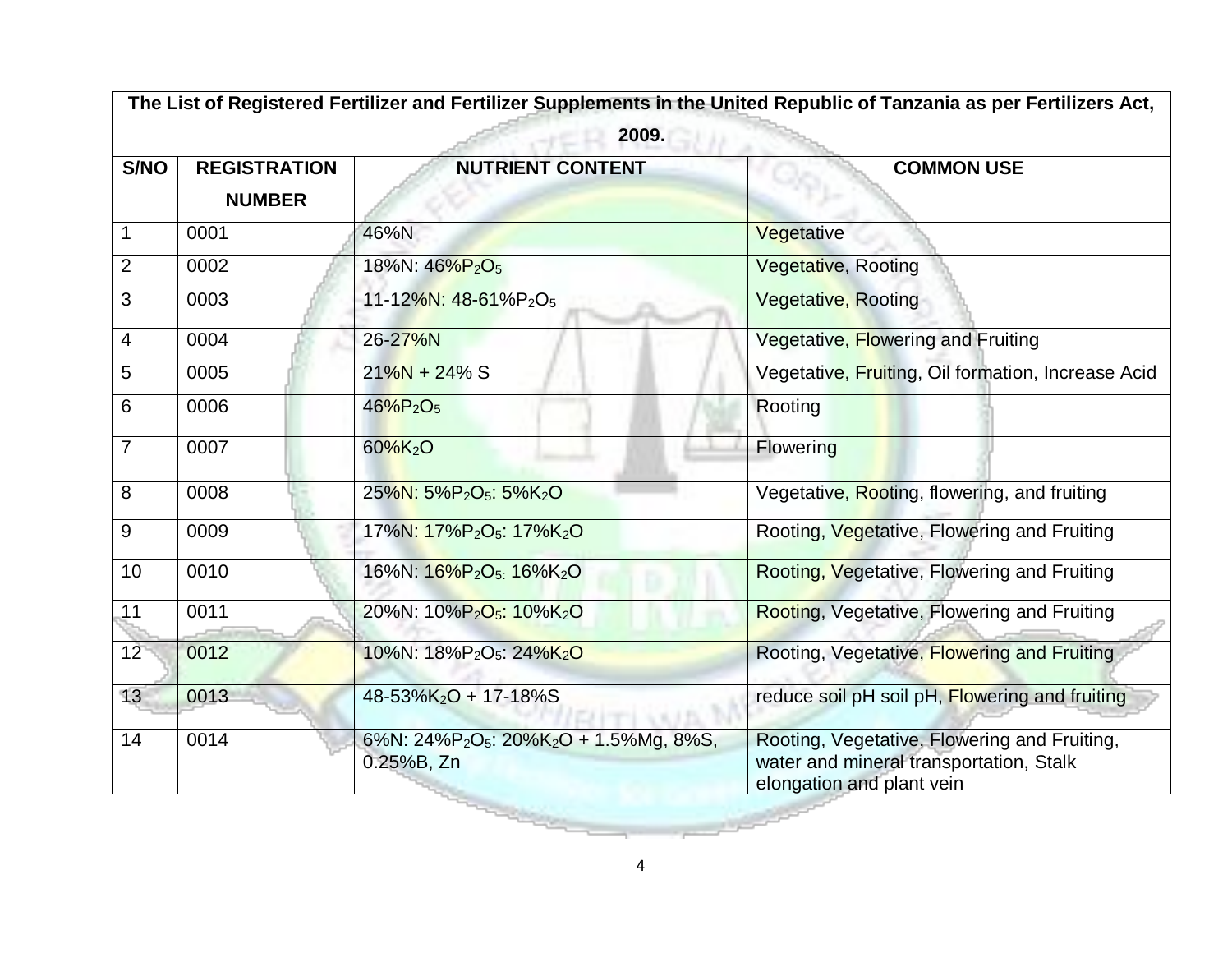| 15 | 0015 | 5%N: 20%P <sub>2</sub> O <sub>5</sub> : 24%K <sub>2</sub> O + 1%Mg, 10%S,<br>0.25%B, Zn                                                  | Rooting, Vegetative, Flowering and Fruiting,<br>reduce soil pH soil pH, stalk elongation and plant<br>vein, water and mineral transportation |
|----|------|------------------------------------------------------------------------------------------------------------------------------------------|----------------------------------------------------------------------------------------------------------------------------------------------|
| 16 | 0021 | 1.5%Zn, 0.5%Mn                                                                                                                           | stalk elongation and plant vein, fungal disease<br>resistance                                                                                |
| 17 | 0022 | 9%N: 18%P <sub>2</sub> O <sub>5</sub> : 6%K <sub>2</sub> O + 25%CaO,<br>2%MgO, 5%S, 0.1%B, 0.5%Zn                                        | Rooting, Vegetative, Flowering and Fruiting, soil<br>pH regulator, stalk elongation and plant vein,<br>water and mineral transportation      |
| 18 | 0023 | 11%N +15%MgO                                                                                                                             | Vegetative, rise soil pH                                                                                                                     |
| 19 | 0024 | 23%N: 10%P <sub>2</sub> 0 <sub>5</sub> : 5%K <sub>2</sub> 0                                                                              | Rooting, Vegetative, Flowering and Fruiting                                                                                                  |
| 20 | 0025 | 0.00002728% Cacl2, 0.00002728% MgSO <sub>4</sub> ,<br>0.000798% Sulphate Castor Oil, 0.00596%<br>Sodium Metasilicate, 1% Lignite Extract | Vegetative, Flowering and Fruiting, soil pH<br>regulation                                                                                    |
| 21 | 0026 | $23\%$ N: $21\%$ P <sub>2</sub> O <sub>5</sub> : 0%K <sub>2</sub> O + 4%S                                                                | Rooting, Vegetative, Flowering and Fruiting,<br>reduce soil pH soil pH                                                                       |
| 22 | 0027 | 22%N: 6%P <sub>2</sub> O <sub>5</sub> : 12%K <sub>2</sub> O + 2%CaO, 3%S,<br>1%MgO, 0.2%B, 0.2%Zn                                        | Rooting, Vegetative, Flowering and Fruiting, soil<br>pH regulator, water and mineral transportation,<br>stalk elongation and plant vein,     |
| 23 | 0028 | 15.5%N + 26.5%CaO                                                                                                                        | Vegetative, increase soil pH                                                                                                                 |
| 24 | 0030 | 17%N: 17%P <sub>2</sub> O <sub>5</sub> : 17%K <sub>2</sub> O                                                                             | Rooting, Vegetative and Flowering, fruiting                                                                                                  |
| 25 | 0031 | 15%N: 9%P <sub>2</sub> O <sub>5</sub> : 20%K <sub>2</sub> O + TE                                                                         | Rooting, Vegetative, Flowering and Fruiting                                                                                                  |
| 26 | 0032 | 8%N: 14%P <sub>2</sub> O <sub>5</sub> : 19%K <sub>2</sub> O                                                                              | Rooting, Vegetative and Flowering and fruiting                                                                                               |
| 27 | 0033 | 8%N: 14%P <sub>2</sub> O <sub>5</sub> : 19%K <sub>2</sub> O                                                                              | Rooting, Vegetative and Flowering and fruiting                                                                                               |
| 28 | 0034 | 32%N: 10%P <sub>2</sub> O <sub>5</sub> : 8K <sub>2</sub> O + TE                                                                          | Rooting, Vegetative and Flowering and fruiting                                                                                               |
| 29 | 0035 | 15%N: 15%P <sub>2</sub> O <sub>5</sub> : 15%K <sub>2</sub> O                                                                             | Rooting, Vegetative, Flowering and Fruiting                                                                                                  |
| 30 | 0036 | 52%P <sub>2</sub> O <sub>5</sub> : 34%K <sub>2</sub> O                                                                                   | Rooting and Flowering and fruiting                                                                                                           |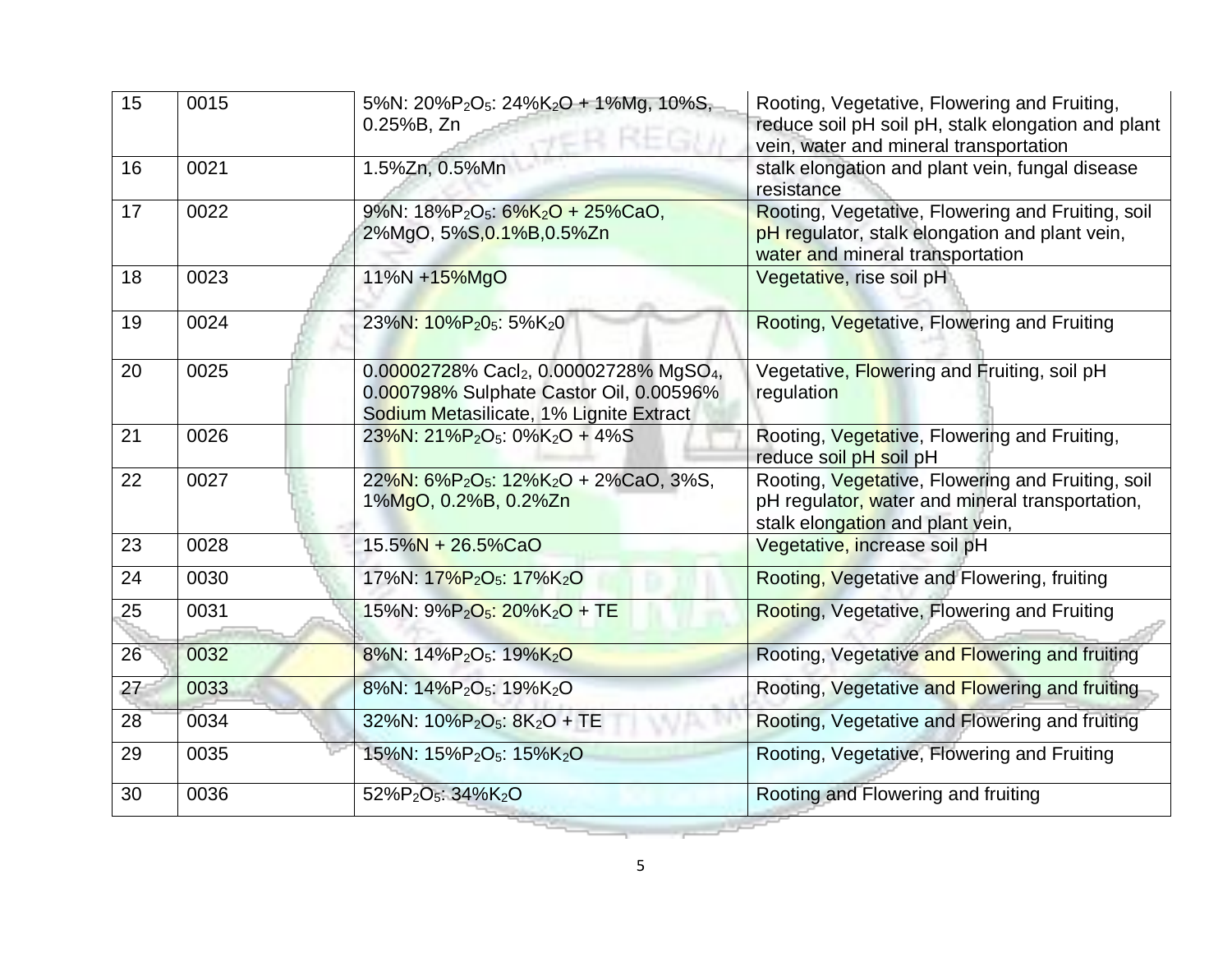| 31              | 0038 | $50\%K_2O + 3\%H_2SO_4$                                                                                           | Flowering and Fruiting, reduce soil pH soil pH                                                                                                                                                                                |
|-----------------|------|-------------------------------------------------------------------------------------------------------------------|-------------------------------------------------------------------------------------------------------------------------------------------------------------------------------------------------------------------------------|
| 32              | 0039 | 15% MgO + 98% Mg (NO <sub>3</sub> ) <sub>2</sub>                                                                  | Vegetative                                                                                                                                                                                                                    |
| $\overline{33}$ | 0043 | 5.5%N: 0% $P_2O_5$ : 1%K <sub>2</sub> O + 0.05%B,<br>0.15%Zn, 0.5%Fe, 0.05%Cu, 0.3%Mn, 4.7%<br>Amino Acids, 22%OM | vegetative, Rooting, flowering and Fruiting, water<br>and mineral transportation, stalk elongation and<br>plant vein, fungal disease resistance, plant<br>respiration, cell wall strengthening, soil drainage<br>and aeration |
| 34              | 0044 | 12%N: $10\% P_2O_5$ : 8%K <sub>2</sub> O + TE                                                                     | Rooting, Vegetative and Flowering and fruiting                                                                                                                                                                                |
| 35              | 0045 | $61.5\%P_2O_5 + 12.1\%NH_4$                                                                                       | <b>Rooting and Vegetative</b>                                                                                                                                                                                                 |
| 36              | 0050 | 0.3%Mg, 11%S, 21.5%Zn, 0.004%Cu                                                                                   | Vegetative, reduce soil pH soil ph, stalk<br>elongation and plant vein, cell wall strengthening                                                                                                                               |
| 37              | 0053 | 18%N: 20%P <sub>2</sub> O <sub>5</sub> : 21%K <sub>2</sub> O                                                      | Rooting, Vegetative, Flowering and Fruiting                                                                                                                                                                                   |
| 38              | 0054 | $0\%$ N: 50%P <sub>2</sub> O <sub>5</sub> : 30%K <sub>2</sub> O                                                   | Rooting, flowering and fruiting                                                                                                                                                                                               |
| 39              | 0055 | $14\%$ N: 0% P <sub>2</sub> O <sub>5</sub> : 0.2%K <sub>2</sub> O + 13%CaO,<br>2.5%Mg + TE                        | Rooting, Vegetative, Flowering and Fruiting,<br>Raise soil pH,                                                                                                                                                                |
| 40              | 0056 | CaCO <sub>3</sub>                                                                                                 | Soil conditioner (Reduce Acid)                                                                                                                                                                                                |
| 41              | 0057 | CaSO <sub>4</sub> .2H <sub>2</sub> O                                                                              | Soil conditioner (Increase Acid)                                                                                                                                                                                              |
| 42              | 0058 | 14%N: 11%P <sub>2</sub> O <sub>5</sub> : 33%K <sub>2</sub> O                                                      | Rooting, Vegetative, Flowering and fruiting                                                                                                                                                                                   |
| 43              | 0059 | 27%N: 10%P <sub>2</sub> O <sub>5</sub> : 16%K <sub>2</sub> O                                                      | Rooting +Vegetative Flowering + Fruiting                                                                                                                                                                                      |
| 44              | 0060 | 16%MgO + 12.5% S                                                                                                  | Vegetative and Fruiting, reduce soil pH soil pH                                                                                                                                                                               |
| 45              | 0061 | 15.5% N + 18.5% Ca                                                                                                | <b>Vegetative and Fruiting</b>                                                                                                                                                                                                |
| 46              | 0062 | 13%N: 46% K <sub>2</sub> O                                                                                        | <b>Vegetative and Flowering</b>                                                                                                                                                                                               |
| 47              | 0063 | 13%N: 44%K <sub>2</sub> O                                                                                         | Vegetative, Flowering and Fruiting                                                                                                                                                                                            |
|                 |      |                                                                                                                   |                                                                                                                                                                                                                               |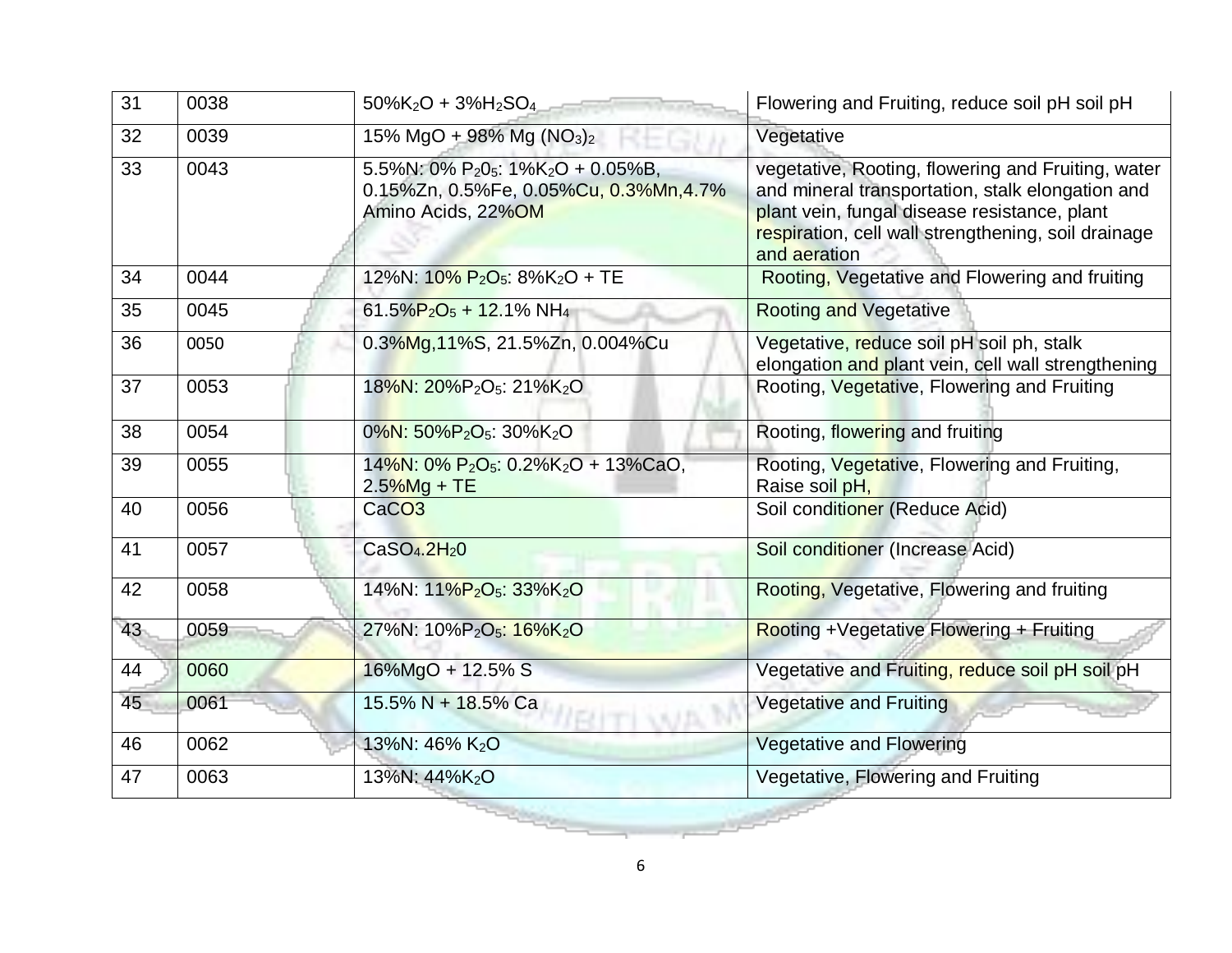| 48 | 0064 | 23%P <sub>2</sub> O <sub>5</sub> : 42%K <sub>2</sub> O + 0.1%B, 0.5%Zn, FV                               | Rooting, Flowering and Fruiting, stalk elongation<br>and plant vein, water and mineral transportation             |
|----|------|----------------------------------------------------------------------------------------------------------|-------------------------------------------------------------------------------------------------------------------|
| 49 | 0065 | 43%P2O5: 28%K2O + 2%MgO, 0.5%B,<br>$0.2%$ Mn                                                             | Rooting and Vegetative, flowering and fruiting,<br>water and mineral transportation, Fungal disease<br>resistance |
| 50 | 0066 | 15%N: 15%P <sub>2</sub> O <sub>5</sub> : 15%K <sub>2</sub> O                                             | Rooting, Vegetative and Flowering and fruiting                                                                    |
| 51 | 0067 | 19%N: 19%P2O5: 19%K <sub>2</sub> O + 3%MgO + Me                                                          | Rooting, Vegetative, flowering and fruiting, rise<br>soil pH                                                      |
| 52 | 0068 | 46%P <sub>2</sub> O <sub>5</sub> : 30%K <sub>2</sub> O + 2%MgO, 0.2%B, FV                                | Rooting, Vegetative and Fruiting and flowering,<br>water and minerals transportation, rise soil pH                |
| 53 | 0069 | 11%N: $7\%P_2O_5$ : 28%K <sub>2</sub> O + 2%MgO + Me                                                     | Rooting, Vegetative and Fruiting, rise soil pH                                                                    |
| 54 | 0070 | $12\%$ N: $8\%$ P <sub>2</sub> O <sub>5</sub> : $23\%$ K <sub>2</sub> 0 + 2%MgO + Me                     | Rooting. Vegetative and Fruiting, Rise soil pH                                                                    |
| 55 | 0071 | $16\%$ N: $8\%$ P <sub>2</sub> O <sub>5</sub> : $16\%$ K <sub>2</sub> O + 8%MgO + Me                     | Rooting, Vegetative and Fruiting and flowering,<br>rise soil pH                                                   |
| 56 | 0072 | $20\%$ N: $9\%$ P <sub>2</sub> O <sub>5</sub> : $20\%$ K <sub>2</sub> O + TE                             | Rooting, Vegetative and Fruiting and flowering                                                                    |
| 57 | 0073 | 19%N: 19%P <sub>2</sub> O <sub>5</sub> : 19%K <sub>2</sub> O + MgO + TE                                  | Rooting, Vegetative, Fruiting and flowering Rise<br>soil pH                                                       |
| 58 | 0074 | 18%N: $24\%P_2O_5$ : 18%K <sub>2</sub> O + TE                                                            | Rooting, Vegetative, flowering and Fruiting                                                                       |
| 59 | 0076 | 6% Fe                                                                                                    | <b>Plant respiration</b>                                                                                          |
| 60 | 0078 | 10%N: 20%P <sub>2</sub> O <sub>5</sub> + 25%CaO, 5%S, 0.5%Zn                                             | Rooting, vegetative, pH regulation and stalk<br>elongation and plant vein                                         |
| 61 | 0079 | 15.4%N + 25.6%CaO, 0.3% B                                                                                | Vegetative, Fruiting, water and minerals<br>transportation                                                        |
| 62 | 0080 | $40\%N + 5.5\%S$                                                                                         | Vegetative and Fruiting, reduce soil pH soil pH<br>and oil Formation                                              |
| 63 | 0081 | 14%N: 14%P <sub>2</sub> O <sub>5</sub> : 20%K <sub>2</sub> O + MgO, 0.1% B                               | Rooting, Vegetative, Flowering and Fruiting, rise<br>soil pH and water and minerals transportation                |
| 64 | 0082 | 15%N: 9%P <sub>2</sub> O <sub>5</sub> : 20%K <sub>2</sub> O + 3.8%S, 1.8%Mg,<br>0.02%B, 0.02%Mn, 0.02%Zn | Rooting, Vegetative and Flowering and fruiting,<br>reduce soil pH                                                 |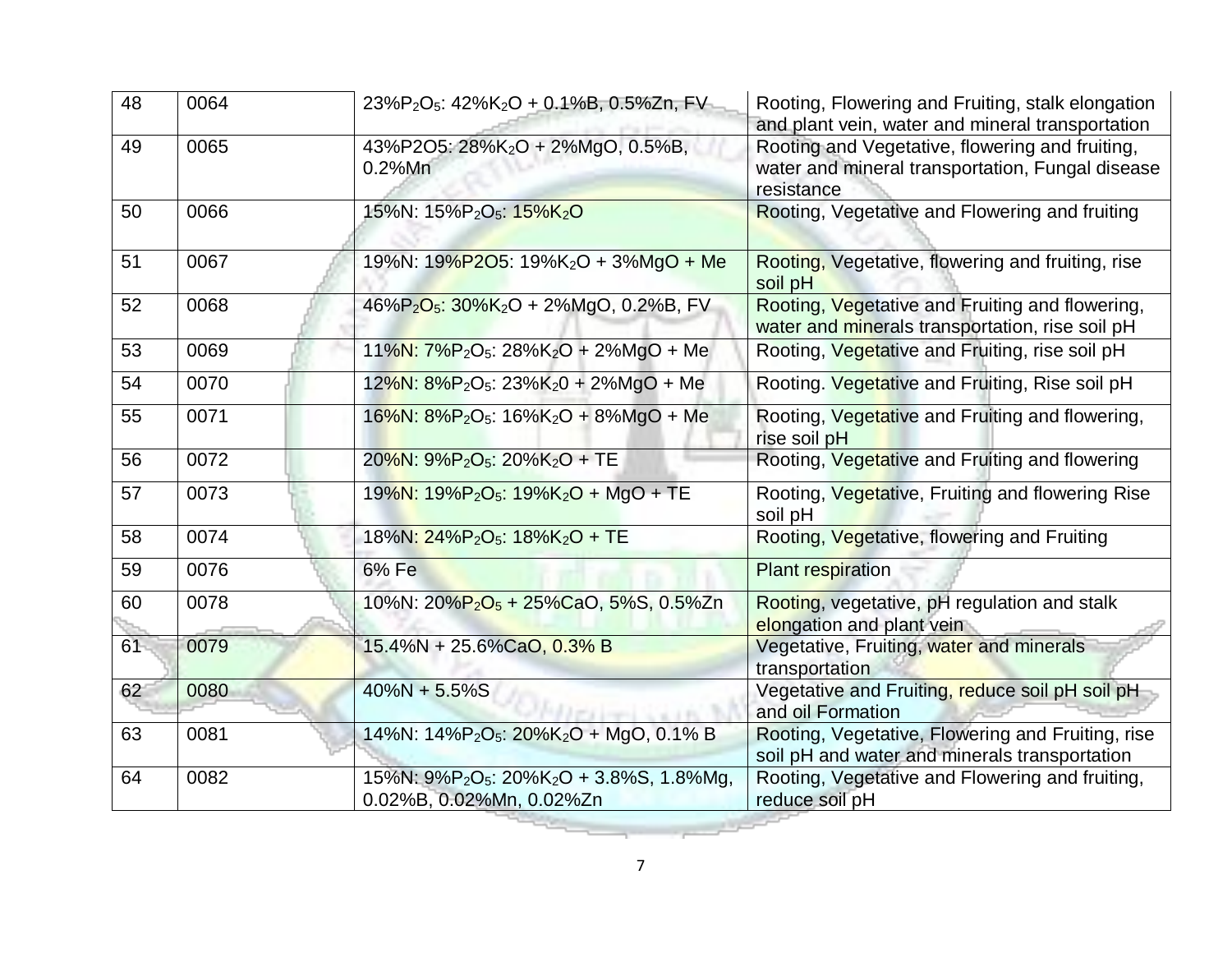| 65 | 0083  | 24%N + 10.7%CaO, 6%S                                                                               | vegetative, soil pH regulator, Fruiting                                                                                                                                                                          |
|----|-------|----------------------------------------------------------------------------------------------------|------------------------------------------------------------------------------------------------------------------------------------------------------------------------------------------------------------------|
| 66 | 0084  | 20%N: $10\%P_2O_5$ : $10\%K_2O + 4Mq$                                                              | Rooting, Vegetative and Flowering and fruiting                                                                                                                                                                   |
| 67 | 0085  | 21%N: 21%P <sub>2</sub> O <sub>5</sub> : 21%K <sub>2</sub> O                                       | Rooting, Vegetative and Flowering and fruiting,                                                                                                                                                                  |
| 68 | 0087  | 13% N, 44% K <sub>2</sub> O, 0.5% CaO, 0.5% MgO                                                    | Vegetative, flowering and fruiting, rise soil pH                                                                                                                                                                 |
| 69 | 0088  | 99% MgSO4                                                                                          | <b>Vegetative and Fruiting</b>                                                                                                                                                                                   |
| 70 | 0089  | 13%N: 2% P <sub>2</sub> O <sub>5</sub> :44% K <sub>2</sub> O                                       | Rooting, Vegetative and Flowering                                                                                                                                                                                |
| 71 | 0090  | $19\%N: 19\%P_2O_5: 19\%K_2O + 2\%MgO + B +$<br>Me                                                 | Vegetative, Rooting, Flowering and Fruiting, Rise<br>soil pH, water and mineral transportation                                                                                                                   |
| 72 | 0091  | 4-6% N: 19-21% P2O5                                                                                | <b>Rooting and Vegetative</b>                                                                                                                                                                                    |
| 73 | 0092  | 12%N: 10%P <sub>2</sub> O <sub>5</sub> : 8%K <sub>2</sub> O                                        | Vegetative, Flowering and Fruiting, Rooting                                                                                                                                                                      |
| 74 | 0095  | 10%N: 10%P <sub>2</sub> O <sub>5:</sub> 24%K <sub>2</sub> 0                                        | Rooting, Vegetative, Flowering and Fruiting                                                                                                                                                                      |
| 75 | 0096  | 15% N: 36% P <sub>2</sub> O <sub>5</sub> : 0% K <sub>2</sub> 0                                     | <b>Vegetative and Rooting</b>                                                                                                                                                                                    |
| 76 | 0097  | 31%N: 0%P <sub>2</sub> O <sub>5</sub> : 7K <sub>2</sub> O + 2% MgO + TE + FV                       | Vegetative, Rooting, Flowering and Fruiting, Rise<br>soil pH                                                                                                                                                     |
| 77 | 0098  | 6%N: 18%P <sub>2</sub> O <sub>5</sub> : 37% K <sub>2</sub> O +2% MgO + TE +<br><b>FV</b>           | Vegetative, Rooting, rise soil pH, Flowering and<br>Fruiting                                                                                                                                                     |
| 78 | 0099  | 5%N + 0.1%B, 0.75%Zn, 0.1%Fe, 0.1%Cu<br>0.5%Mn, 0.02%Mo, 0.01%Co, 40%OM, 10%<br><b>Amino Acids</b> | Vegetative, water and minerals transportation,<br>stalk elongation and plant vein, plant respiration,<br>cell wall strengthening, fungal disease<br>resistance, Nitrogen balance, soil drainage and<br>aeration, |
| 79 | 00100 | 7%N + 14.4% Amino Acids                                                                            | Vegetative and Flowering                                                                                                                                                                                         |
| 80 | 00101 | 3% N: 10% P <sub>2</sub> O <sub>5</sub> + 1%B, 0.5%Mo, 3% Amino<br><b>Acids</b>                    | Vegetative, Rooting, Nitrogen balance,                                                                                                                                                                           |
| 81 | 0102  | 22%N: 6%P <sub>2</sub> O <sub>5</sub> : 12%K <sub>2</sub> O                                        | Rooting, Vegetative, Flowering and fruiting                                                                                                                                                                      |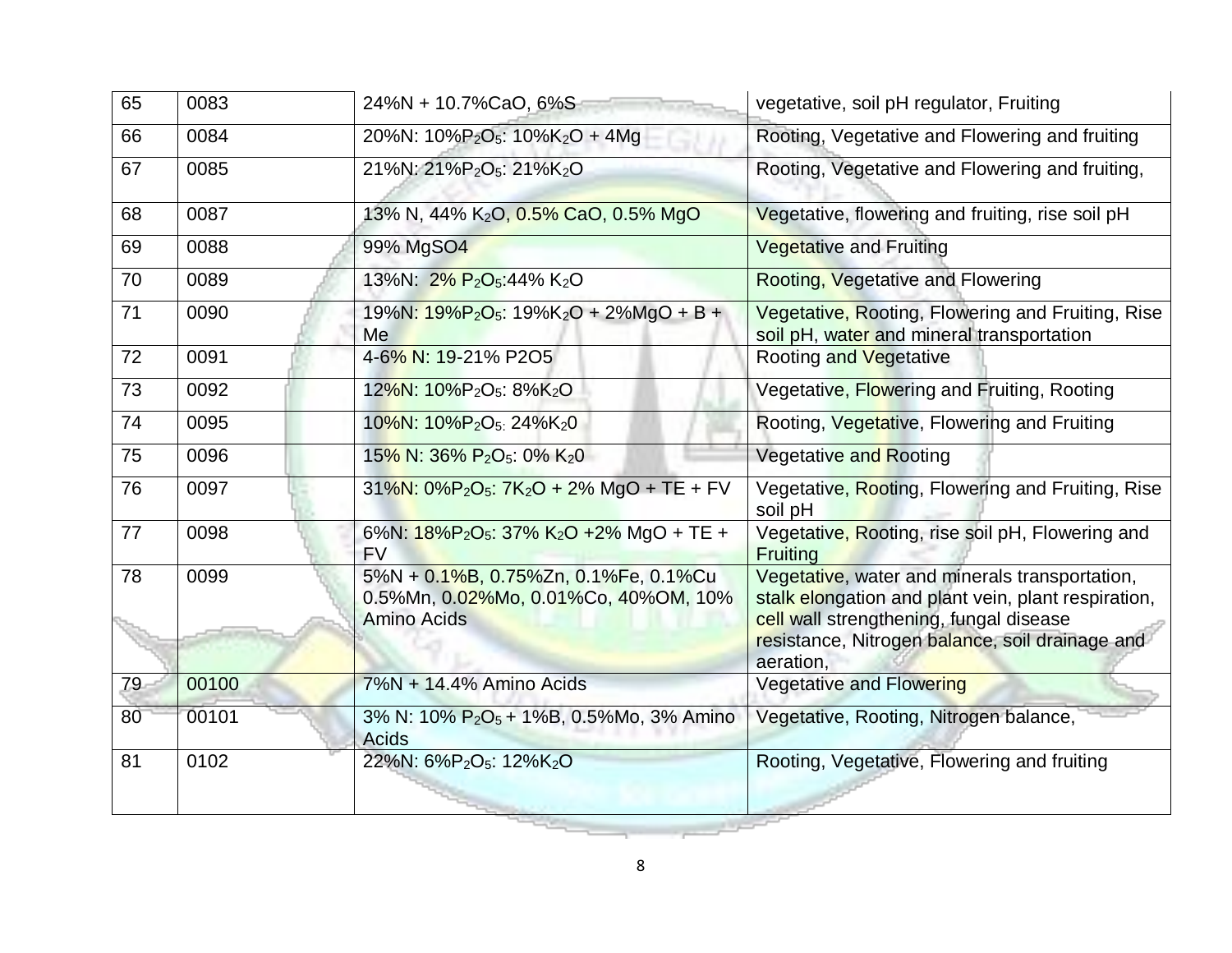| 82  | 0103 | 4.5% N: 1% P <sub>2</sub> O <sub>5</sub> : 1%K <sub>2</sub> O + 25% Fluvic<br>Acids, 25% Humic Extract, 45% OM | Vegetative, Rooting, Flowering and Fruiting,<br>Water retention                               |
|-----|------|----------------------------------------------------------------------------------------------------------------|-----------------------------------------------------------------------------------------------|
| 83  | 0104 | 4%N: 3%P2O5: 3%K2O                                                                                             | Vegetative, Flowering and Fruiting, Rooting                                                   |
| 84  | 0105 | 10%N: 18%P2O5: 24%K2O + 7S                                                                                     | Vegetative, Flowering and Fruiting, Rooting,<br>Reduce soil pH                                |
| 85  | 0106 | 5%N: 5%P <sub>2</sub> O <sub>5</sub> : $40\%$ K <sub>2</sub> O + 0.25%MgO + TE                                 | Vegetative, Rooting, Flowering and fruiting, Rise<br>soil pH                                  |
| 86  | 0107 | 22%N: 21%P <sub>2</sub> O <sub>5</sub> : 17%K <sub>2</sub> O                                                   | Vegetative, Flowering and Fruiting, Rooting                                                   |
| 87  | 0108 | 24%N: 24%P <sub>2</sub> O <sub>5</sub> : 18%K <sub>2</sub> O + TE                                              | Rooting and Vegetative, Flowering and Fruiting                                                |
| 88  | 0110 | $4.8\%$ N + 4.9%Mg + 4.9%B + 9.9%Zn                                                                            | Vegetative, Flowering and Fruiting, stalk<br>elongation and plant vein, Rise soil pH          |
| 89  | 0111 | 0%N: 30%P <sub>2</sub> O <sub>5</sub> : 5%K <sub>2</sub> O + 2.5%Mg + 3.1%Zn                                   | Vegetative, Flowering and Fruiting, Rise soil pH,<br>Rooting, stalk elongation and plant vein |
| 90  | 0112 | Biofix-Legume Inoculant                                                                                        | Rooting, Nodule formation, N-fixation                                                         |
| 91  | 0113 | $7\%$ N + 49% Humic acid                                                                                       | Vegetative, improve water retention                                                           |
| 92  | 0114 | 14%N: 28%P <sub>2</sub> O <sub>5</sub> : 18%K <sub>2</sub> O + TE                                              | Rooting, Vegetative, Flowering and fruiting                                                   |
| 93  | 0115 | 19%N: 19%P <sub>2</sub> O <sub>5</sub> : 19%K <sub>2</sub> O + TE                                              | Vegetative, Rooting, Flowering and Fruiting                                                   |
| 94  | 0116 | 12%N: 10%P <sub>2</sub> O <sub>5</sub> : 8%K <sub>2</sub> O + TE                                               | Vegetative, Rooting, Flowering and Fruiting                                                   |
| 95  | 0117 | 1.5%N: $1.5\%P_2O_5$ : $3.5\%K_2O + 25\%$ Organic<br><b>Matter</b>                                             | Rooting, Vegetative, Flowering and fruiting, soil<br>drainage and aeration                    |
| 100 | 0118 | Rhizobia Bacteria                                                                                              | Rooting, Nodule formation, N-fixation                                                         |
| 101 | 0119 | 10%N: $5\%P_2O_5$ : $40\%K_2O + TE$                                                                            | Vegetative, Flowering and Fruiting, Rooting                                                   |
| 102 | 0120 | 25%N: $5\%P_2O_5$ : $5\%K_2O + 5\%S$                                                                           | Vegetative, Flowering and Fruiting, Rooting,<br>Reduce soil pH                                |
| 103 | 0121 | 2.1%N: 3.6%K2O                                                                                                 | Vegetative, Flowering                                                                         |
| 104 | 0122 | 16%N: 10%P <sub>2</sub> O <sub>5</sub> : 8%K <sub>2</sub> O                                                    | Vegetative, Rooting, Flowering                                                                |
| 105 | 0123 | 16%N:                                                                                                          | Vegetative                                                                                    |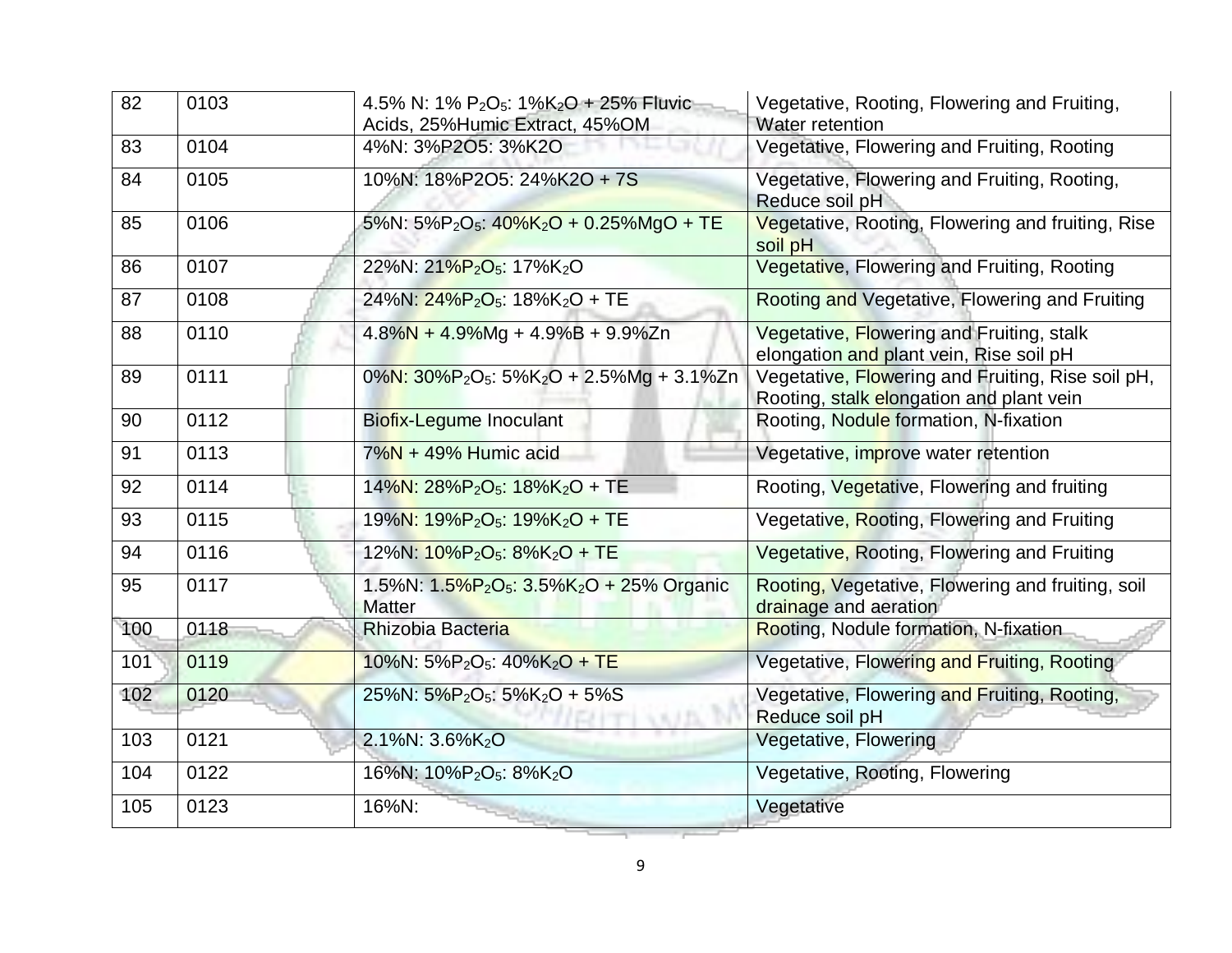| 106 | 0124 | $40\%N + 7\%S$                                                              | Vegetative, Fruiting, Oil formation and reduce<br>soil pH                                                                                 |
|-----|------|-----------------------------------------------------------------------------|-------------------------------------------------------------------------------------------------------------------------------------------|
| 107 | 0125 | 15% B                                                                       | water and minerals transportation                                                                                                         |
| 108 | 0126 | $24\%N + 15\%S$                                                             | Vegetative and Fruiting and reduce soil pH                                                                                                |
| 109 | 0127 | 4%N: 3%P <sub>2</sub> O <sub>5</sub> : 2%K <sub>2</sub> O                   | Vegetative, Rooting, Flowering                                                                                                            |
| 110 | 0128 | 51%K20 + 18%S +1%Cl                                                         | Flowering and fruiting, Oil formation, reduce soil<br>pH, disease resistance and tolerance                                                |
| 111 | 0129 | 70%Zn                                                                       | stalk elongation and plant vein                                                                                                           |
| 112 | 0130 | Bacillus, Rhizobium                                                         | Rooting and Vegetative, Nodule formation N-<br>fixation                                                                                   |
| 113 | 0131 | 15%B                                                                        | water and mineral transportation                                                                                                          |
| 114 | 0132 | 6%N: 18%P <sub>2</sub> O <sub>5</sub> : 37%K <sub>2</sub> O + 2%MgO, ME, FV | Vegetative, Flowering and Fruiting, rooting, rise<br>soil pH                                                                              |
| 115 | 0133 | 17%N: 21%P <sub>2</sub> O <sub>5</sub> : 11%K <sub>2</sub> O                | Vegetative, Rooting, and Flowering                                                                                                        |
| 116 | 0134 | 13.44% N: 7.55% P2O5: 4.84%K2O                                              | Vegetative, Rooting, Flowering and Fruiting                                                                                               |
| 117 | 0135 | 0.6%Mg, 0.2%B, 0.4%Zn, 0.2%Fe, 0.9%Cu,                                      | Rooting, vegetation, plant respiration, stalk<br>elongation and plant vein, Cell wall<br>strengthening, water and minerals transportation |
| 118 | 0136 | 97.56% Calcium Carbonate                                                    | Soil conditioner (Reduce Acid)                                                                                                            |
| 119 | 0137 | 13%N: 46%K <sub>2</sub> O                                                   | Vegetative, Flowering and fruiting                                                                                                        |
| 120 | 0138 | 8%N: 50%P <sub>2</sub> O5: 8%K <sub>2</sub> O + 2 %MgO, ME, FV              | Vegetative, Rooting, rise soil pH, Flowering and<br>Fruiting                                                                              |
| 121 | 0139 | 31%N: 8%P <sub>2</sub> O <sub>5</sub> : 7%K <sub>2</sub> O + 2 %MgO, B, ME  | Vegetative, Rooting, water and minerals<br>transportation, Flowering and Fruiting, rise soil<br>pH                                        |
| 122 | 0140 | 19%N: 19%P2O <sub>5</sub> : 19%K <sub>2</sub> O + 2%MgO, ME,<br><b>FV</b>   | Vegetative, Rooting, Flowering and Fruiting, rise<br>soil pH                                                                              |
| 123 | 0141 | 48% CaCO3, 38% MgCO3, 67% ECCE                                              | Soil conditioner                                                                                                                          |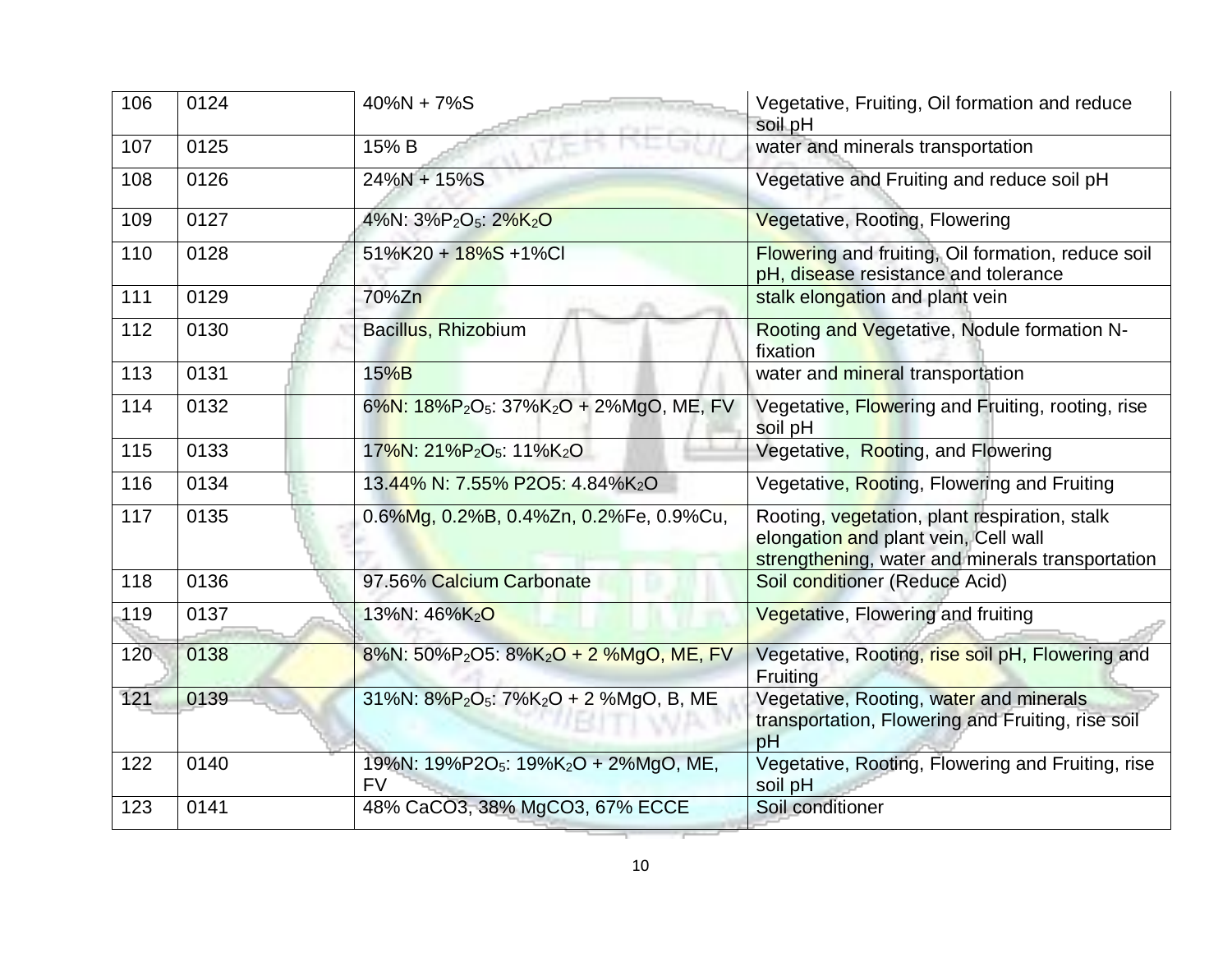| 124              | 0142 | 20%N: 20%P <sub>2</sub> O <sub>5</sub> : 20%K <sub>2</sub> O                                        | Vegetative, Rooting, Flowering                                                                                                        |
|------------------|------|-----------------------------------------------------------------------------------------------------|---------------------------------------------------------------------------------------------------------------------------------------|
| 125              | 0143 | 30%N: 10%P <sub>2</sub> O <sub>5</sub> : 10%K <sub>2</sub> O                                        | Vegetative, Rooting, Flowering                                                                                                        |
| 126              | 0144 | 10%N: 10%P <sub>2</sub> O <sub>5</sub> : 40%K <sub>2</sub> O                                        | Vegetative, Rooting, Flowering                                                                                                        |
| 127              | 0145 | 10%N: 52%P <sub>2</sub> O <sub>5</sub> : 10%K <sub>2</sub> O                                        | Vegetative, Rooting, Flowering                                                                                                        |
| 128              | 0146 | 24%N: 24%P <sub>2</sub> O <sub>5</sub> : 18%K <sub>2</sub> O                                        | Vegetative, Rooting, Flowering                                                                                                        |
| 129              | 0147 | 26%N: 8%P <sub>2</sub> O <sub>5</sub> : 17%K <sub>2</sub> O + 2%MgO                                 | Vegetative, Rooting, Flowering and fruiting                                                                                           |
| 130              | 0148 | 19%N: 19%P <sub>2</sub> O <sub>5:</sub> 19%K <sub>2</sub> O                                         | Vegetative, Rooting, Flowering                                                                                                        |
| $\overline{131}$ | 0149 | 0%N: 51.5%P <sub>2</sub> O5: 34%K <sub>2</sub> 0                                                    | Rooting, Flowering and fruiting                                                                                                       |
| 132              | 0150 | $8\%$ N: $24\%$ P <sub>2</sub> O <sub>5</sub> : $16\%$ K <sub>2</sub> O + 5%S, 0.1%B,<br>$0.5\%$ Zn | Rooting, Vegetative, Flowering and fruiting,<br>water and minerals transportation, stalk<br>elongation and plant vein, reduce soil pH |
| 133              | 0151 | $28\%P_2O_5 + 36\%CaO$                                                                              | Rooting, Fruiting and rise soil pH                                                                                                    |
| 134              | 0152 | $28\%P_2O_5 + 36\%CaO$                                                                              | Rooting, fruiting and rise soil pH                                                                                                    |
| 135              | 0153 | $O\%$ N: 0.7%P <sub>2</sub> O <sub>5</sub> : 0.5%K <sub>2</sub> O + 5%Ca, 0.5%<br>Mg                | Rooting, rise soil pH, Flowering and Fruiting                                                                                         |
| 136              | 0154 | 32% N: 10%P <sub>2</sub> O5: 8%K <sub>2</sub> O                                                     | Vegetative, Rooting, Flowering                                                                                                        |
| 137              | 0155 | 14%K <sub>2</sub> O + 17%CaO, 6%MgO, 47.8%SO <sub>3</sub>                                           | Flowering and Fruiting, soil pH regulator                                                                                             |
| 138              | 0156 | 14%K <sub>2</sub> O + 17%CaO, 6%MgO, 47.8%SO3                                                       | <b>Flowering and Fruiting, soil pH regulator</b>                                                                                      |
| 139              | 0157 | 20%N: 10%P <sub>2</sub> O <sub>5</sub> : 10%K <sub>2</sub> O                                        | Vegetative, Rooting, Flowering                                                                                                        |
| 140              | 0158 | 20%N: 10%P <sub>2</sub> O <sub>5</sub> : 10%K <sub>2</sub> O                                        | Vegetative, Rooting, Flowering                                                                                                        |
| 141              | 0159 | 17%N: 17%P <sub>2</sub> O <sub>5</sub> : 17%K <sub>2</sub> O                                        | Vegetative, Rooting, Flowering                                                                                                        |
| 142              | 0160 | 49.3% Protein + 3.1 Soluble Carbohydrate                                                            | Vegetative                                                                                                                            |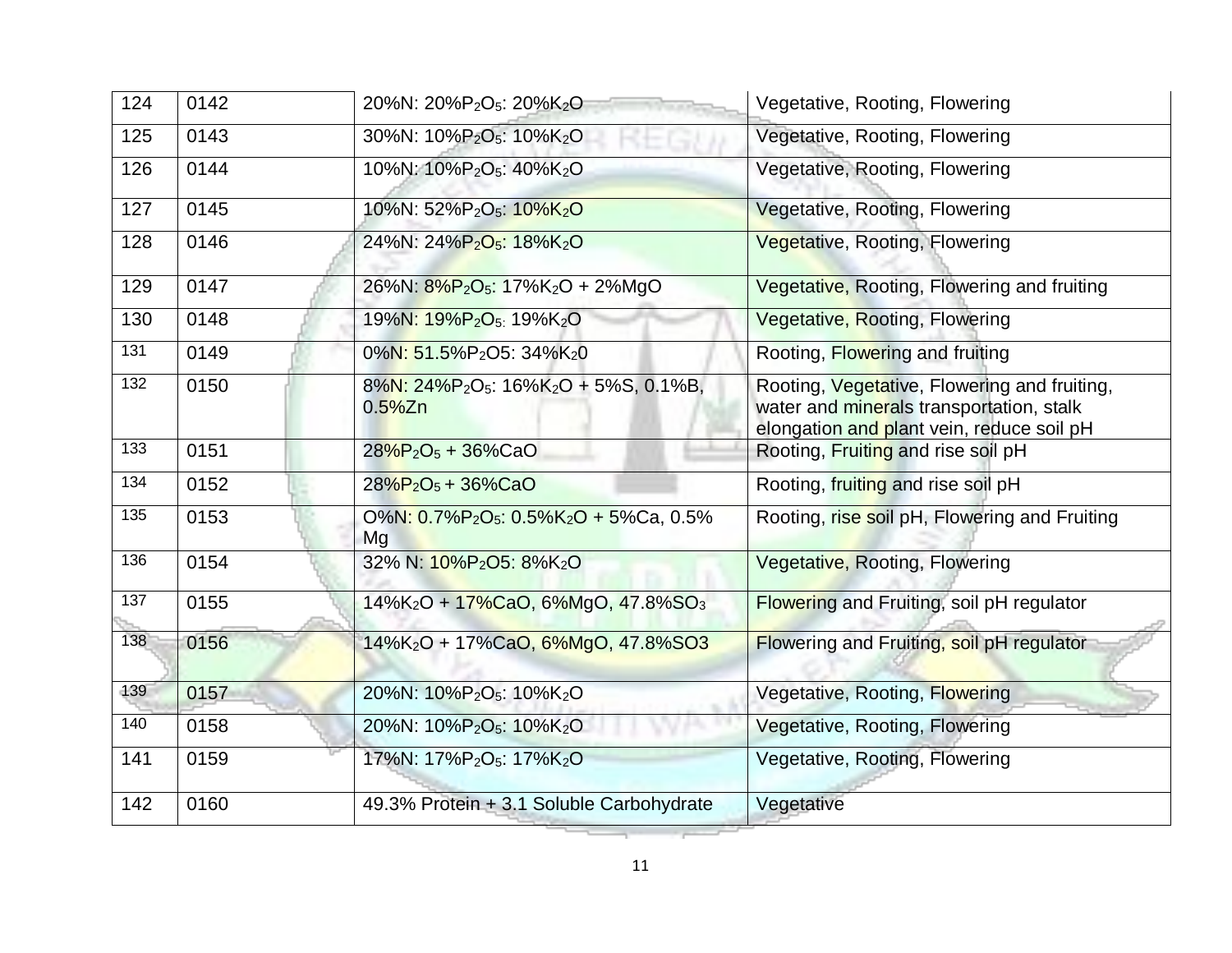| $\overline{143}$ | 0161 | 2.45%N: $0.76\%P_2O_5$ : 2.66%K <sub>2</sub> O + 13%CaO,<br>1.01%B                                 | Vegetative, Rooting, rise soil pH, water and<br>minerals transportation, Flowering and Fruiting                       |
|------------------|------|----------------------------------------------------------------------------------------------------|-----------------------------------------------------------------------------------------------------------------------|
| 144              | 0162 | 12%N: 10%P <sub>2</sub> O <sub>5</sub> : 8%K <sub>2</sub> O + TE                                   | Vegetative Rooting, Flowering and fruiting                                                                            |
| 145              | 0163 | 2%N: 10%P <sub>2</sub> O <sub>5</sub> : 01%K <sub>2</sub> O + TE                                   | Vegetative Rooting, Flowering and fruiting                                                                            |
| 146              | 0164 | 16%Mg + 13%S                                                                                       | Fruiting, Oil formation, Reduce Soil pH                                                                               |
| 147              | 0165 | 15%N: $10\%P_2O_5$ : $35\%K_2O$ + TE                                                               | Vegetative, Rooting, Flowering and fruiting                                                                           |
| 148              | 0166 | 20%N: $5\%P_2O_5$ : 18%K <sub>2</sub> O + Zn, B                                                    | Vegetative, Rooting, Flowering and fruiting,<br>water and minerals transportation, stalk<br>elongation and plant vein |
| 149              | 0167 | 18%N: 6%P <sub>2</sub> O <sub>5</sub> : 12%K <sub>2</sub> O                                        | Vegetative, Rooting, Flowering                                                                                        |
| 150              | 0168 | $11\%$ N: $8\%P_2O_5$ : $6\%K_2O$ + TE                                                             | Vegetative, Rooting, Flowering                                                                                        |
| 151              | 0169 | 19%N: 19%P2O5: 19%K2O+ TE                                                                          | Vegetative, Rooting, Flowering                                                                                        |
| 152              | 0170 | 46 % N + 5% Zn                                                                                     | Vegetation, stalk elongation and plant vein                                                                           |
| 153              | 0171 | 9%N: 5%P2O <sub>5</sub> : 8%K <sub>2</sub> O                                                       | Vegetative, Rooting, Flowering                                                                                        |
| 154              | 0172 | 33% N                                                                                              | Vegetative                                                                                                            |
| 155              | 0173 | 14%N: 09%P <sub>2</sub> 0 <sub>5</sub> : 04%K <sub>2</sub> O                                       | Vegetative, Rooting, Flowering                                                                                        |
| 156              | 0174 | 7.3% Titanic Sulphate, 1.2% Citric acid, 0.3%<br>Tartaric acid, 4.2% Ammonia water, 1%<br>Acticide | Vegetative, strengthening plant stress tolerance                                                                      |
| 157              | 0175 | 20%N: 20%P <sub>2</sub> O <sub>5</sub> : 20%K <sub>2</sub> O                                       | Vegetative, Rooting, Flowering                                                                                        |
| 158              | 0176 | 15%N: 10%P <sub>2</sub> O <sub>5</sub> : 34%K <sub>2</sub> O + TE                                  | Vegetative, Rooting, Flowering                                                                                        |
| 159              | 0177 | 23%N: 10%P <sub>2</sub> O <sub>5</sub> : 05%K <sub>2</sub> O + 2%MgO +3%S<br>$+0.3\%$ Zn           | Vegetative, Rooting, Flowering and fruiting, stalk<br>elongation and plant vein, soil pH regulator                    |
| 160              | 0178 | 20%N: 20%P2O <sub>5</sub> : 20%K <sub>2</sub> O + TE                                               | Vegetative, Rooting, Flowering                                                                                        |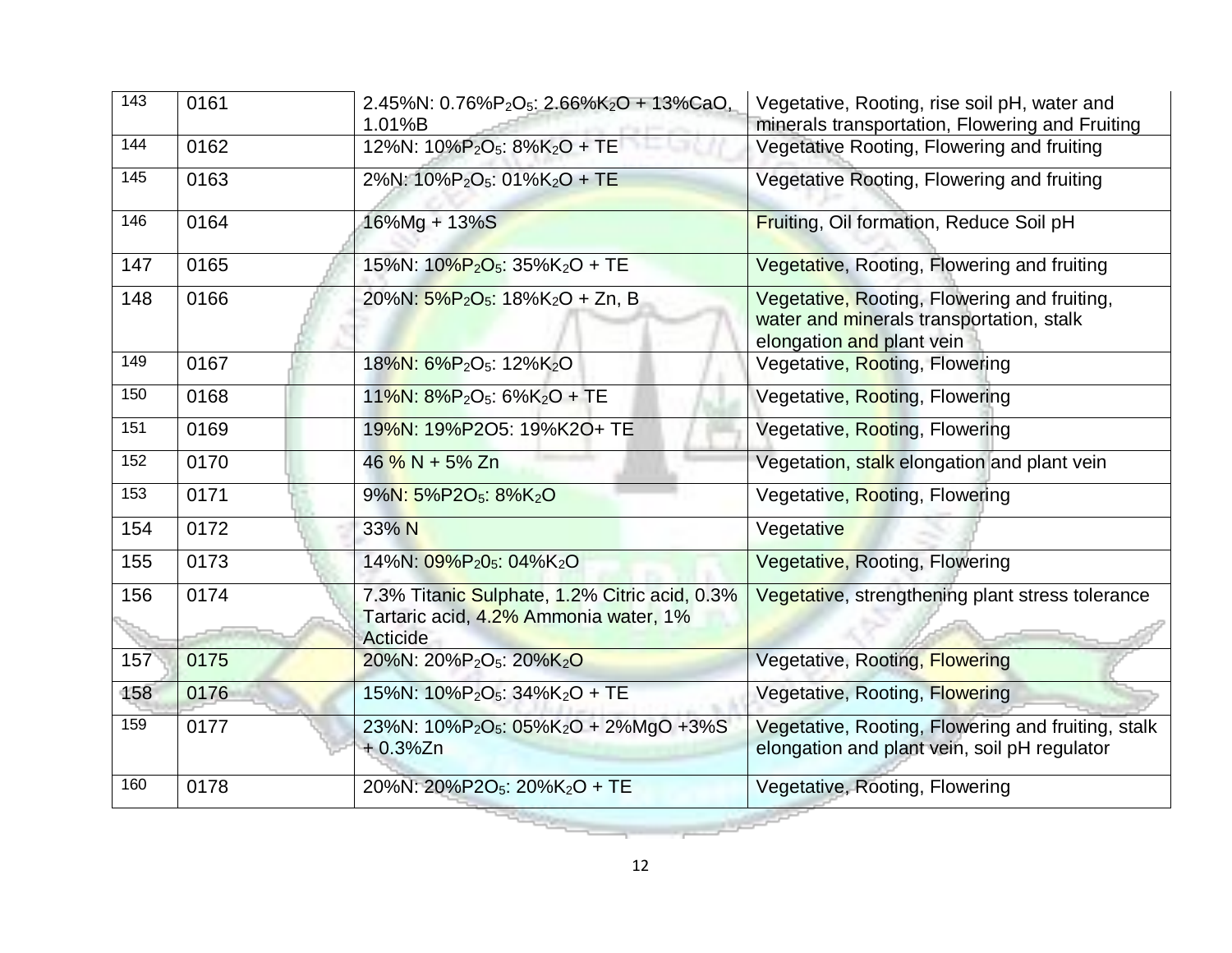| 161 | 0179 | 28%N: $14\%P_2O_5$ : $14\%K_2O$ + TE                                          | Vegetative, Rooting, Flowering                                                                       |
|-----|------|-------------------------------------------------------------------------------|------------------------------------------------------------------------------------------------------|
| 161 | 0180 | 14%N: $23\%P_2O_5$ : $14\%K_2O + 5\%S + 1\%B_2O_3$                            | Vegetative, Rooting, Flowering and fruiting,<br>water and minerals transportation, reduce soil<br>pH |
| 162 | 0181 | 2.2% Aromatic Nitrogen                                                        | Vegetative                                                                                           |
| 163 | 0182 | 14%N: 25%P <sub>2</sub> O <sub>5</sub> : 13%K <sub>2</sub> O + TE             | Vegetative, Rooting, Flowering                                                                       |
| 164 | 0183 | 13%N: 52%P <sub>2</sub> O <sub>5</sub> : 05%K <sub>2</sub> O + TE             | Vegetative, Rooting, Flowering                                                                       |
| 165 | 0184 | 24%N: 18%P <sub>2</sub> O <sub>5</sub> : 18%K <sub>2</sub> O + TE             | Vegetative, Rooting, Flowering                                                                       |
| 166 | 0185 | $31\%$ N: $11\%$ P <sub>2</sub> O <sub>5</sub> : $11\%$ K <sub>2</sub> O + TE | Vegetative, Rooting, Flowering                                                                       |
| 167 | 0186 | 15%N: 12%P <sub>2</sub> O <sub>5</sub> : 31%K <sub>2</sub> O                  | Vegetative, Rooting, Flowering                                                                       |
| 168 | 0187 | 19%N: 38%P <sub>2</sub> O <sub>5</sub> : 0%K <sub>2</sub> O + 7%S             | Vegetative, Rooting, Flowering and fruiting,<br>reduce soil pH                                       |
| 169 | 0188 | 13%N: 10%P <sub>2</sub> O <sub>5</sub> : 13%K <sub>2</sub> O                  | Vegetative, Rooting, Flowering                                                                       |
| 170 | 0189 | 8%N: 32% P <sub>2</sub> O <sub>5</sub> : 4%K <sub>2</sub> O                   | Vegetative, Rooting, Flowering                                                                       |
| 171 | 0190 | O%N: 50%P <sub>2</sub> O <sub>5</sub> : 35%K <sub>2</sub> O                   | Vegetative, Rooting, Flowering                                                                       |
| 172 | 0174 | 28%N: 14% P <sub>2</sub> O <sub>5</sub> : 14%K <sub>2</sub> O                 | Vegetative, Rooting, Flowering                                                                       |
| 173 | 0192 | 14%N: $11\%P_2O_5$ : $33\%K_2O + TE$                                          | Vegetative, Rooting, Flowering                                                                       |
| 174 | 0193 | 27%N: 10%P <sub>2</sub> O <sub>5</sub> : 16%K <sub>2</sub> O +TE              | Vegetative, Rooting, Flowering                                                                       |
| 175 | 0194 | $2\%K_2O$ + Organic Nutrients                                                 | Flowering,                                                                                           |
| 176 | 0195 | 1%N: $O%P2O5$ :2%K <sub>2</sub> O + Organic Nutrients                         | Vegetative, Rooting, Flowering and fruiting, soil<br>drainage and aeration                           |
| 177 | 0196 | 24%N: 6%P <sub>2</sub> O <sub>5</sub> : 12%K <sub>2</sub> O                   | Vegetative, Rooting, Flowering and fruiting                                                          |
| 178 | 0197 | 11.6%K2O + 12.1%CaO, 3.6%Mg, 19.2% S                                          | Rooting, Vegetative, Flowering and Fruiting, soil<br>pH regulator.                                   |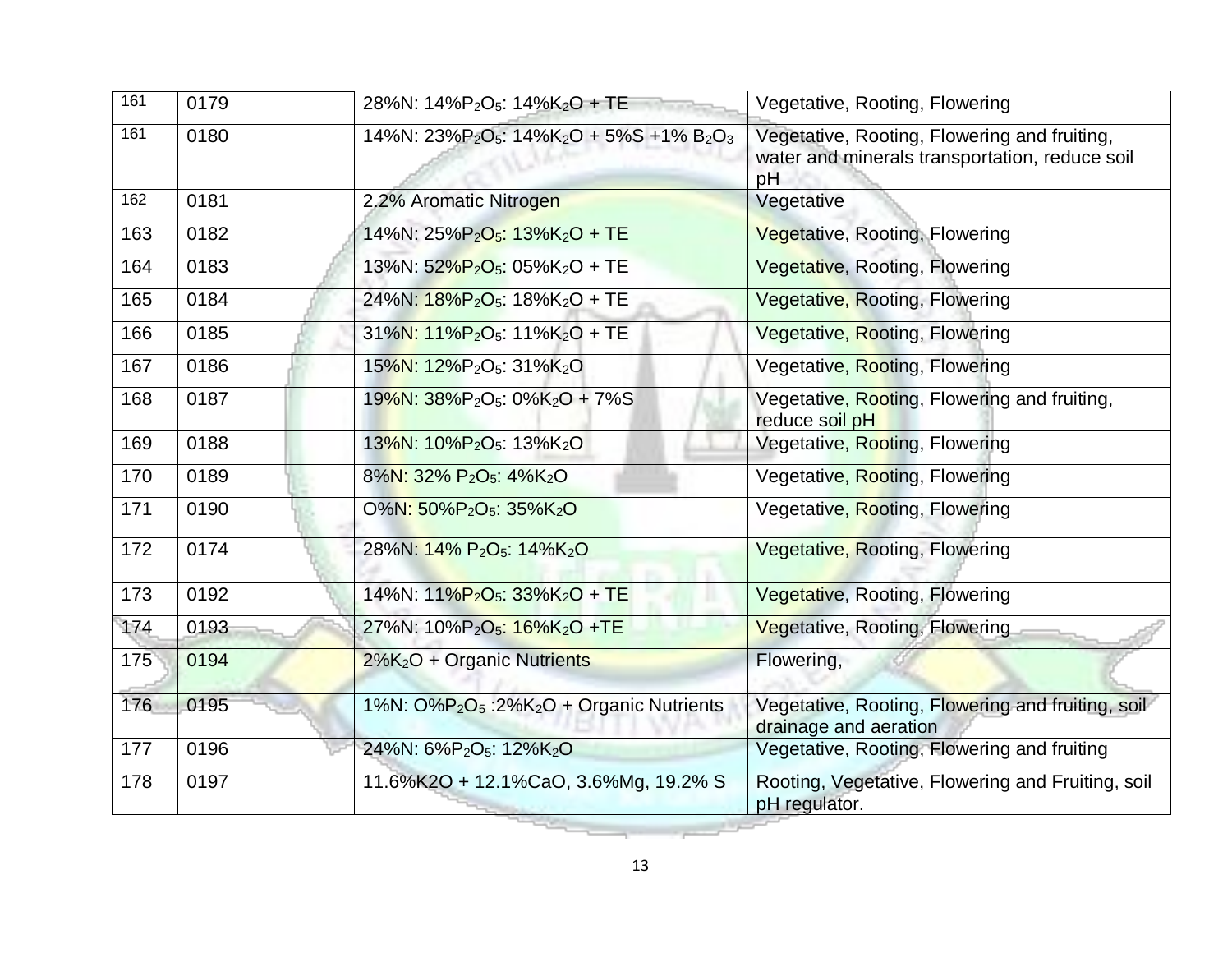| 179 | 0198 | 16%N: 32%P <sub>2</sub> O <sub>5</sub> : 16%K <sub>2</sub> O                                                     | Vegetative, Rooting, Flowering                                                                                                                                                               |
|-----|------|------------------------------------------------------------------------------------------------------------------|----------------------------------------------------------------------------------------------------------------------------------------------------------------------------------------------|
| 180 | 0199 | 16%N: 8%P <sub>2</sub> O <sub>5</sub> : 25%K <sub>2</sub> O                                                      | Vegetative, Rooting, Flowering                                                                                                                                                               |
| 181 | 0200 | 24%N: 24%P <sub>2</sub> 0 <sub>5</sub> : 18%K <sub>2</sub> 0 + TE                                                | Vegetative, Rooting, Flowering                                                                                                                                                               |
| 182 | 0201 | <b>Bacterial and Algae Extract</b>                                                                               | Stimulate growth process                                                                                                                                                                     |
| 183 | 0202 | 15%N: 22.5%CaO                                                                                                   | Vegetative, Fruiting and rise soil pH                                                                                                                                                        |
| 184 | 0203 | <b>Bacterial and Algae Extract</b>                                                                               | Stimulate growth process                                                                                                                                                                     |
| 185 | 0204 | Extract of See Weed and Blue Green Algae                                                                         | Stimulate growth process and produce blue<br>green pigment in plant                                                                                                                          |
| 186 | 0205 | Extract of See Weed and Blue Green Algae                                                                         | Stimulate growth process and produce blue<br>green pigment in plant                                                                                                                          |
| 187 | 0206 | 30% Sea Weed Extract, 4g/L Cu + Zn + Mo +<br>B, $12\%$ N: 20%P <sub>2</sub> O <sub>5</sub> : 20%K <sub>2</sub> O | Rooting, Vegetative, Flowering and Fruiting,<br>water and minerals transportation, Nitrogen,<br>balance, stalk elongation and plant vein, cell wall<br>strengthening, plant stress tolerance |
| 188 | 0207 | 8%N: 8%P <sub>2</sub> O <sub>5</sub> : 6%K <sub>2</sub> O                                                        | Vegetative, Rooting, Flowering and fruiting                                                                                                                                                  |
| 189 | 0208 | 5%N: 10%P <sub>2</sub> O <sub>5</sub> : 3%K <sub>2</sub> O + 1%Zn 1%Fe,<br>$1.5\%$ Mn,                           | Vegetative, Rooting, stalk elongation and plant<br>vein, plant respiration, fungal disease resistance,<br><b>Flowering and fruiting</b>                                                      |
| 190 | 0209 | 24%N: 24%P <sub>2</sub> O <sub>5</sub> : 18%K <sub>2</sub> O + 1.5%Mg                                            | Vegetative, Rooting, Flowering and fruiting                                                                                                                                                  |
| 191 | 0210 | 20%N: 20%P <sub>2</sub> O <sub>5</sub> : 20%K <sub>2</sub> O                                                     | Vegetative, Rooting, Flowering                                                                                                                                                               |
| 192 | 0211 | 5%N: 50%P <sub>2</sub> O <sub>5</sub> : 30%K <sub>2</sub> O                                                      | Vegetative, Rooting, Flowering                                                                                                                                                               |
| 193 | 0212 | 20%N: 20%P <sub>2</sub> O <sub>5</sub> : 20%K <sub>2</sub> O +TE                                                 | Vegetative, Rooting, Flowering and fruiting                                                                                                                                                  |
| 194 | 0213 | 12%N + 5%Mg, 15% CaO                                                                                             | Vegetative, fruiting and rise soil pH                                                                                                                                                        |
| 195 | 0214 | 14%N: $25\%P_2O_5$ : 13%K <sub>2</sub> O + 3.2%Mg,<br>12.5%S, 1.8% Zn                                            | Vegetative, Rooting, stalk elongation and plant<br>vein, soil pH regulator, Flowering and fruiting                                                                                           |
| 196 | 0215 | O%N: $30\%P_2O_5$ : $40\%K_2O$ + TE                                                                              | Rooting, Flowering and fruiting                                                                                                                                                              |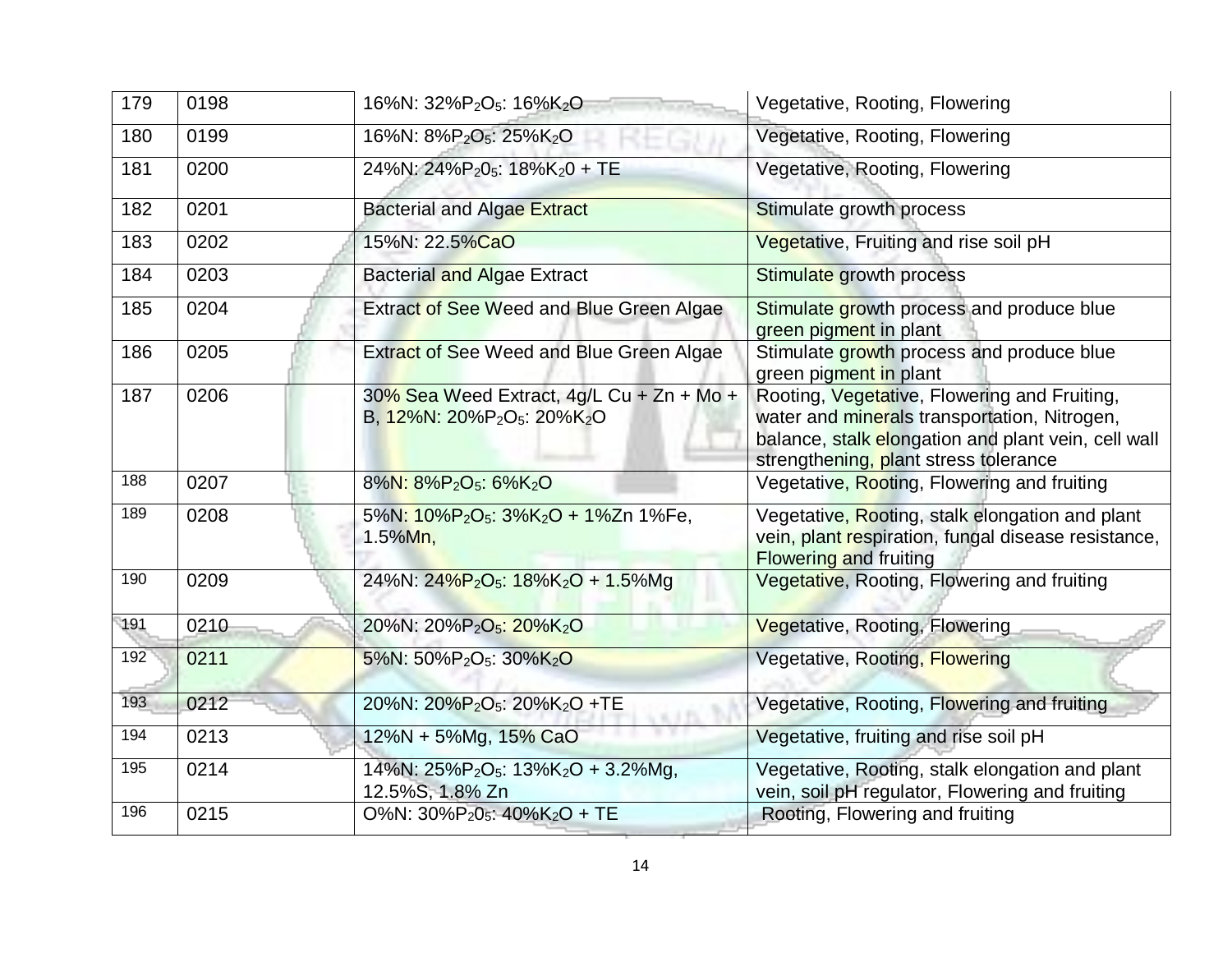| 197              | 0216 | 36%K2O + 25% S                                                                                 | Flowering, Fruiting and Oil formation                                                                                               |
|------------------|------|------------------------------------------------------------------------------------------------|-------------------------------------------------------------------------------------------------------------------------------------|
| 198              | 0217 | 10%N: 50%P <sub>2</sub> O <sub>5</sub> : 10%K <sub>2</sub> O                                   | Vegetative, Rooting, Flowering and fruiting                                                                                         |
| 199              | 0218 | 40% N                                                                                          | Vegetative                                                                                                                          |
| 200              | 0219 | 8.5%N + 4%B, 4% Zn, 40%C, 13.5% Amino<br>Acid                                                  | vegetative, water and minerals transportation,<br>stalk elongation and plant vein, plant growth and<br>respiration                  |
| 201              | 0220 | 18%N: 44%P <sub>2</sub> O <sub>5</sub>                                                         | <b>Rooting and Vegetative</b>                                                                                                       |
| 202              | 0221 | 15%N: 20%P <sub>2</sub> O <sub>5</sub> : 50%K <sub>2</sub> O                                   | Vegetative, Rooting, Flowering                                                                                                      |
| $\overline{203}$ | 0222 | 10%N: 50%P <sub>2</sub> O <sub>5</sub> : 10%K <sub>2</sub> O                                   | Vegetative, Rooting, Flowering                                                                                                      |
| 204              | 0223 | $38\%$ CaO + 0.6%Mg                                                                            | Fruiting, vegetative, and rise soil pH                                                                                              |
| $\overline{204}$ | 0224 | $25\%$ CaO + 9.5%Mg                                                                            | Fruiting, vegetative, and rise soil pH                                                                                              |
| 205              | 0225 | 0.1%Mg, 0.4%S, 0.3%B, 0.3%Zn, 0.4%Fe,<br>$0.1\%$ Mn                                            | Vegetative, water and minerals transportation,<br>stalk elongation and plant vein, plant respiration,<br>fungal disease resistance, |
| 206              | 0226 | 5.6%N: 19.5%P <sub>2</sub> O <sub>5</sub> : 5%K <sub>2</sub> O + TE                            | Rooting, vegetative, flowering                                                                                                      |
| 207              | 0227 | 4.9%Zn + 17% Organic Matter                                                                    | stalk elongation and plant vein, soil drainage and<br>aeration                                                                      |
| 208              | 0228 | 12%N: 24%P <sub>2</sub> O <sub>5</sub> : 12%K <sub>2</sub> O + 2%MgO, 5%S,<br>0.007%Zn 0.2%Fe, | Rooting, Vegetative, Flowering and Fruiting,<br>plant respiration, stalk elongation and plant vein,<br>soil pH regulator            |
| 209              | 0229 | Streptomycetes sp, Lactobacillus sp,<br>Rhizobium sp                                           | Rooting+ Nodule formation, N-fixation                                                                                               |
| 210              | 0230 | Streptomycetes sp, Lactobacillus sp,<br>Rhizobium sp                                           | Rooting+ Nodule formation, N-fixation                                                                                               |
| 211              | 0231 | 19%N: 19%P <sub>2</sub> O <sub>5</sub> : 10%K <sub>2</sub> O                                   | Vegetative, Rooting, Flowering                                                                                                      |
| 212              | 0232 | 8.5% S                                                                                         | Fruiting and Oil formation                                                                                                          |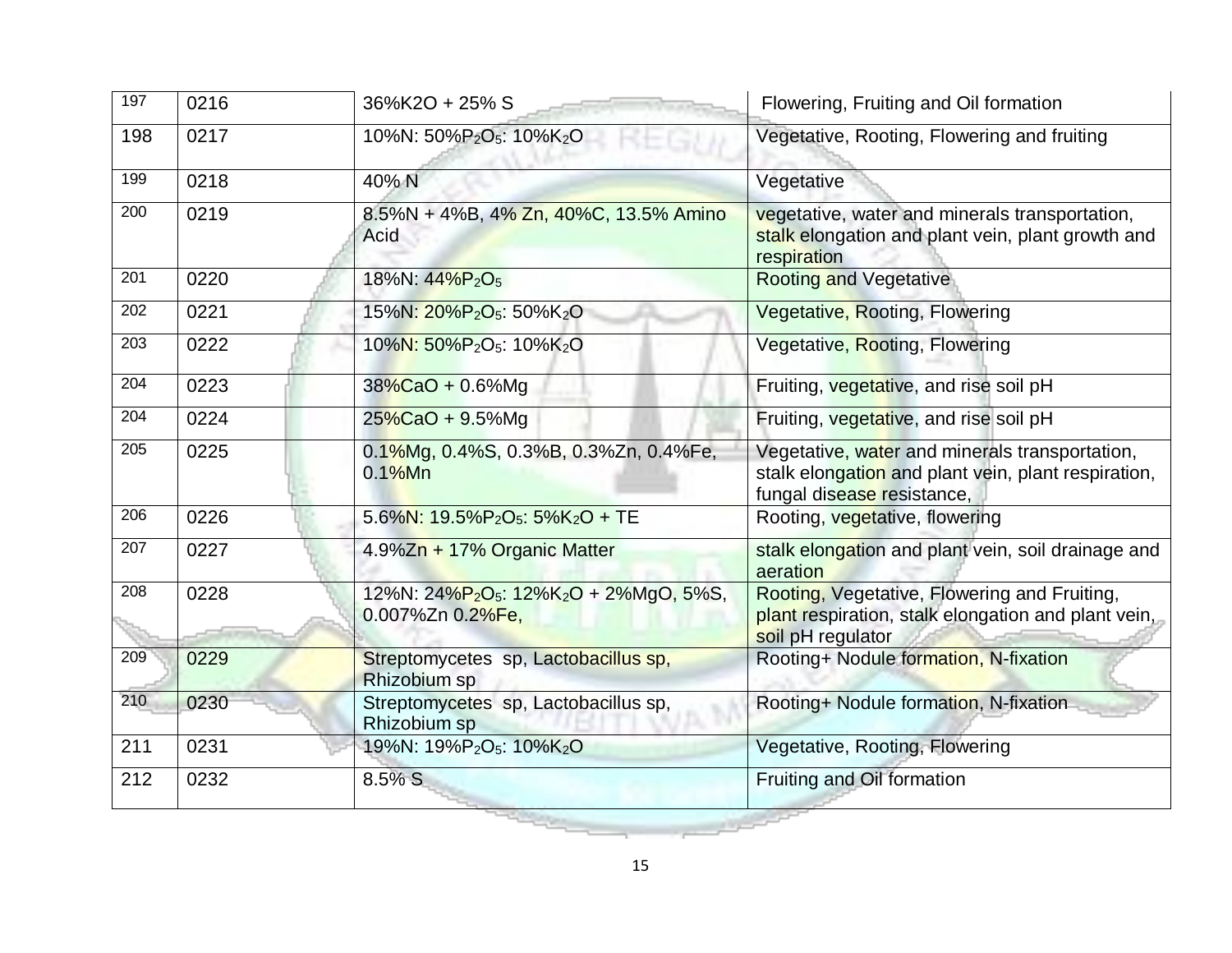| $\overline{213}$ | 0233 | 1.1%N: 0.13%P <sub>2</sub> O <sub>5</sub> : 3.9%K <sub>2</sub> O +0.58%CaO,<br>0.48%Mg, 0.38%S, 29.45% Organic Matter | Rooting, Vegetative, soil drainage and aeration,<br>soil pH regulator Flowering and Fruiting                           |
|------------------|------|-----------------------------------------------------------------------------------------------------------------------|------------------------------------------------------------------------------------------------------------------------|
| $\overline{214}$ | 0235 | 51.5%P <sub>2</sub> O <sub>5</sub> : 34%K <sub>2</sub> O                                                              | Rooting, flowering and fruiting                                                                                        |
| 215              | 0236 | 0.5%B, 051%Zn, 0.31%(6-BA)                                                                                            | water and mineral transportation, stalk<br>elongation and plant vein                                                   |
| 216              | 0237 | 0.62%IBA                                                                                                              | <b>Root formation</b>                                                                                                  |
| 217              | 0238 | 0.4% Cytokinin                                                                                                        | <b>Root formation</b>                                                                                                  |
| $\overline{218}$ | 0239 | 0.005%CaO, 0.007%Mg, 1.62%Zn 22%Fe,<br>0.001% Cu, 0.24%Mn,                                                            | Vegetative, Fruiting, plant respiration, fungal<br>disease resistance, cell wall strengthening                         |
| 219              | 0240 | 18%K2O + 0.2% B                                                                                                       | Flowering and fruiting, water and minerals<br>transportation                                                           |
| 220              | 0241 | 10%CaO, 0.2%B, 6% Amino acid                                                                                          | Vegetative, Fruiting, water and minerals<br>transportation, rise soil pH                                               |
| 221              | 0242 | $3\%N + 9\% B$ , 30% OM                                                                                               | Vegetative, water and minerals transportation,<br>soil drainage and aeration                                           |
| 222              | 0243 | 1.5 <mark>%Z</mark> n, 0.5%Mn                                                                                         | stalk elongation and plant vein, fungal disease<br>resistance                                                          |
| 223              | 0244 | 6.5%Cu                                                                                                                | Cell wall strengthening                                                                                                |
|                  | 0245 | 1%Zn, 0.5%B, 2%Fe, 0.5%Cu, 1%Mn                                                                                       | stalk elongation and plant vein, plant respiration,<br>water and mineral transportation, fungal disease<br>resistance, |
| 224              | 0246 | 8%N: 9%P <sub>2</sub> O <sub>5</sub> : 13%K <sub>2</sub> O                                                            | Vegetative, Rooting, Flowering                                                                                         |
| 225              | 0247 | 3%N: 2%K <sub>2</sub> O                                                                                               | Vegetative, Flowering and fruiting                                                                                     |
| 226              | 0248 | 30%P <sub>2</sub> O <sub>5</sub>                                                                                      | Rooting,                                                                                                               |
| 227              | 0249 | 30% Humic acid + 10% Ascorbic acid                                                                                    | Rooting, Lower Soil pH and water retention                                                                             |
| $\overline{228}$ | 0250 | 1.4%N: $0.3\%P_2O_5$ : $0.7\%K_2O$ +2.5%OM                                                                            | Rooting, Vegetative, Flowering and fruiting, soil<br>drainage and aeration                                             |
| 229              | 0251 | 2.5%Cu                                                                                                                | cell wall strengthening                                                                                                |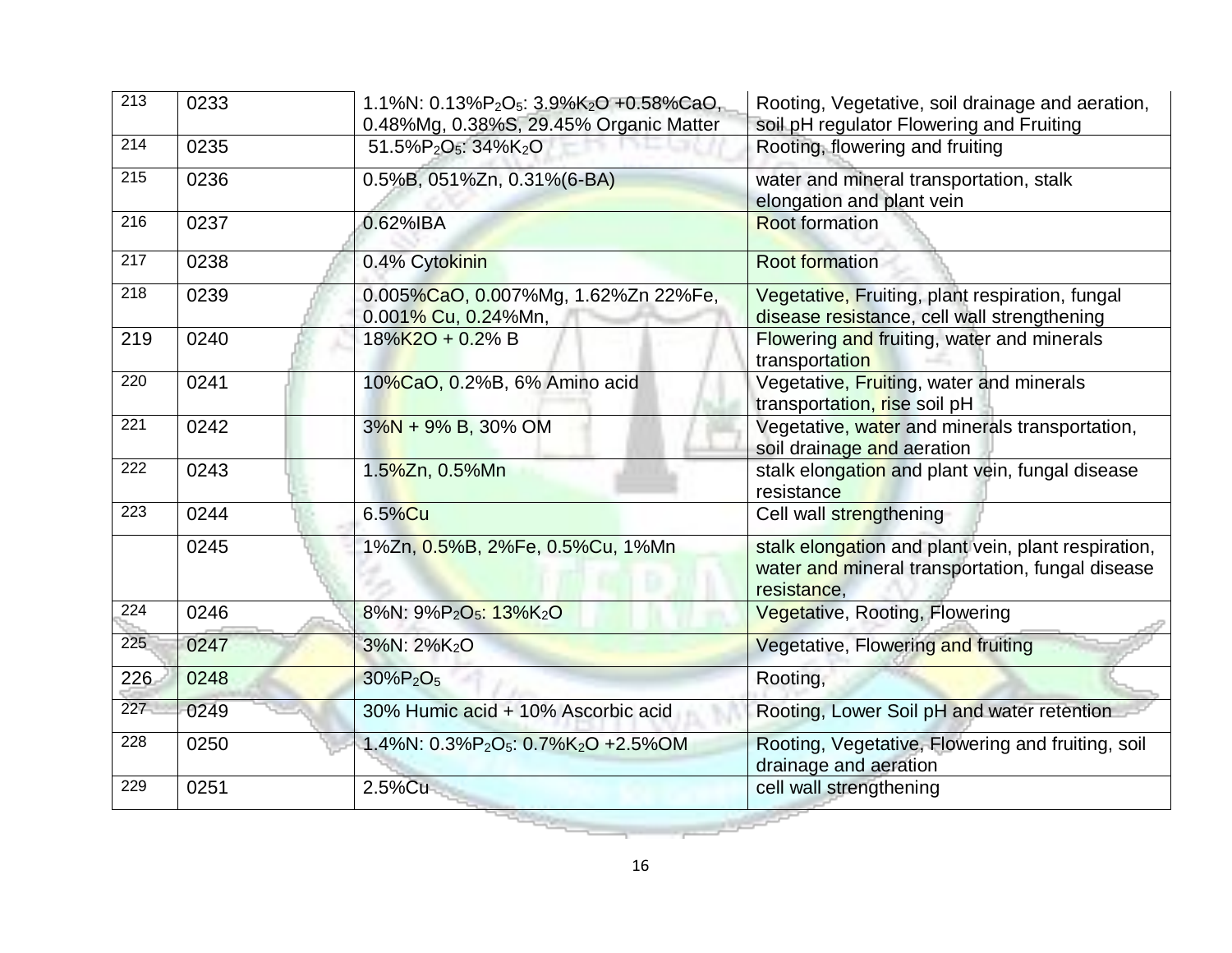| 230              | 0252 | 2.35%N: $4.44\%P_2O_5$ : 1.75%K <sub>2</sub> O + TE                                                                          | Vegetative, Rocolotyng, Negretative, Flowering and Fruiting                                                                                                                                            |
|------------------|------|------------------------------------------------------------------------------------------------------------------------------|--------------------------------------------------------------------------------------------------------------------------------------------------------------------------------------------------------|
| 231              | 0255 | 30%N: 10%P <sub>2</sub> O <sub>5</sub> : 10%K <sub>2</sub> O + TE                                                            | Vegetative, Rooting, Flowering                                                                                                                                                                         |
| 232              | 0256 | 15%N: 5%P <sub>2</sub> O <sub>5</sub> : 35%K <sub>2</sub> O + TE                                                             | Vegetative, Rooting, Flowering                                                                                                                                                                         |
| 233              | 0257 | 28%N: 8%P <sub>2</sub> O <sub>5</sub> : 9%K <sub>2</sub> O + TE                                                              | Vegetative, Rooting, Flowering                                                                                                                                                                         |
| 234              | 0258 | 12%N: 10%P <sub>2</sub> O <sub>5</sub> : 10%K <sub>2</sub> O + TE                                                            | Vegetative, Rooting, Flowering                                                                                                                                                                         |
| 235              | 0259 | 5%N: 7.5% P <sub>2</sub> O <sub>5</sub> : 5%K <sub>2</sub> O + 5%Mg 5%S,<br>5%B, 5%Zn, 0.1%Fe, 0.1%Cu, 0.1%Mn,<br>$0.1\%$ Mo | Rooting, Vegetative, Flowering and Fruiting,<br>water and minerals transportation, Nitrogen<br>balance, stalk elongation and plant vein, cell wall<br>strengthening, plant respiration, reduce soil pH |
| 236              | 0260 | O%N: 29.5%P <sub>2</sub> O <sub>5</sub> : 5%K <sub>2</sub> O+ 2.7%MgO +<br>3.1%Zn                                            | Rooting, Vegetative, Flowering and Fruiting, Rise<br>the soil pH, stalk elongation and plant vein                                                                                                      |
| 237              | 0261 | Conc. Zinc micronutrient                                                                                                     | stalk elongation and plant vein                                                                                                                                                                        |
| 238              | 0262 | $10.9%$ B                                                                                                                    | water transport and mineral transportation                                                                                                                                                             |
| 239              | 0263 | 33% Cu                                                                                                                       | cell wall strengthening                                                                                                                                                                                |
| 240              | 0264 | 18%N: 6%P <sub>2</sub> 0 <sub>5</sub> : 9%K <sub>2</sub> 0                                                                   | Rooting, Vegetative, Flowering                                                                                                                                                                         |
| $\overline{241}$ | 0265 | 28%N: 8%P <sub>2</sub> O <sub>5</sub> : 9%K <sub>2</sub> O + 4%B                                                             | Rooting, Vegetative, Flowering and fruiting,<br>water and mineral transportation                                                                                                                       |
| 242              | 0266 | 11%N: 7%P <sub>2</sub> O <sub>5</sub> : 7%K <sub>2</sub> O                                                                   | Rooting, Vegetative, Flowering                                                                                                                                                                         |
| 243              | 0267 | 25%N                                                                                                                         | Vegetative,                                                                                                                                                                                            |
| 244              | 0268 | $5\%$ N: 25%P <sub>2</sub> O <sub>5</sub>                                                                                    | Rooting, Vegetative                                                                                                                                                                                    |
| 245              | 0269 | $2\%K_2O$ + Organic nutrients                                                                                                | flowering and fruiting, soil drainage and aeration                                                                                                                                                     |
| 246              | 0270 | 3%N: 15%P <sub>2</sub> O <sub>5</sub> +10%Zn                                                                                 | Rooting and Vegetative, stalk elongation and<br>plant vein                                                                                                                                             |
| 247              | 0271 | 5%N: 0% P <sub>2</sub> O <sub>5</sub> : 5%K <sub>2</sub> O +25%OM + TE                                                       | Vegetative, Rooting, flowering and fruiting, soil<br>drainage and aeration                                                                                                                             |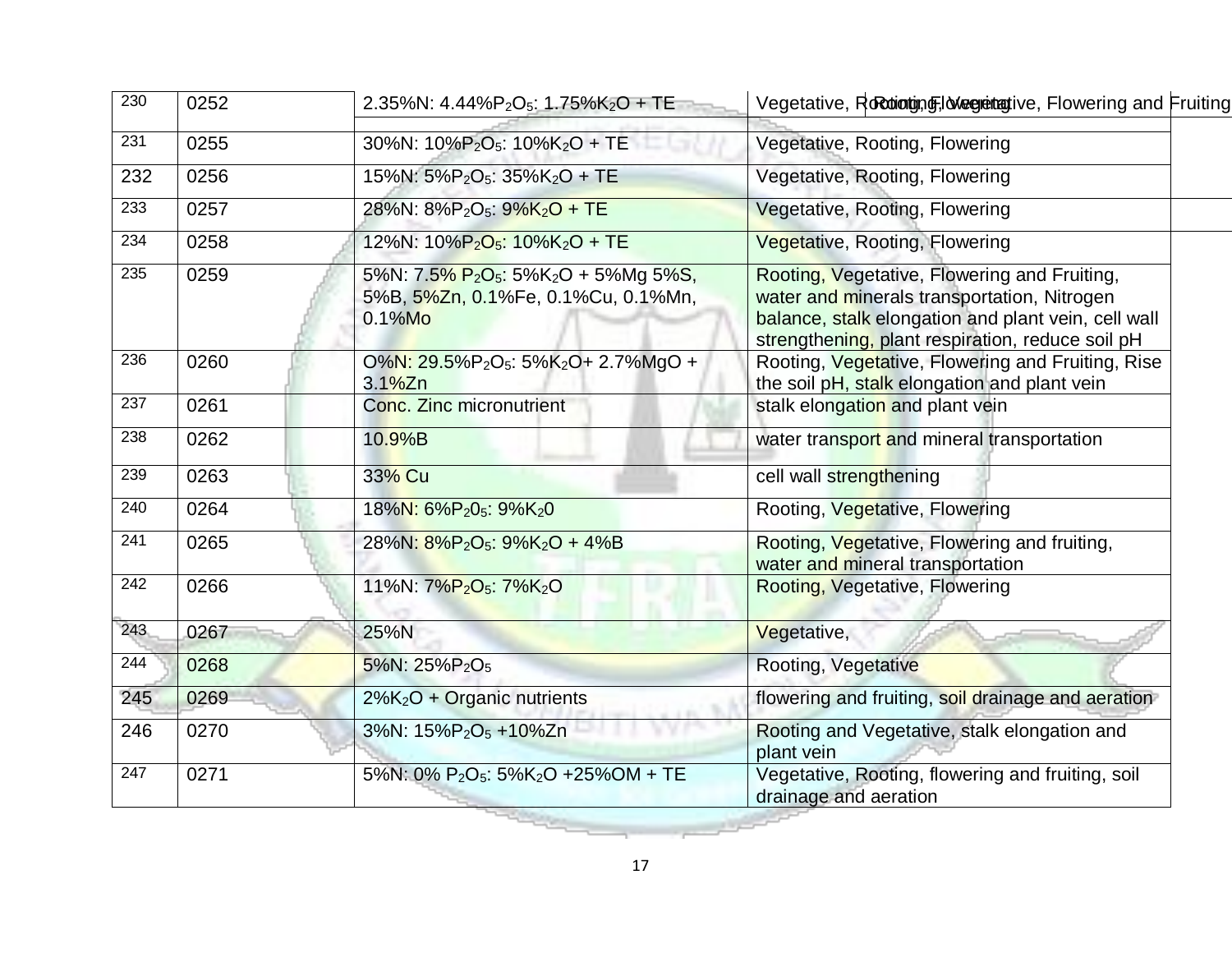| 248 | 0272 | 0.5%B, 4%Zn,4%Fe, 0.5%Cu 2%Mn<br>REGI                                                        | water and mineral transportation, stalk<br>elongation and plant vein, plant respiration, cell<br>wall strengthening, Fungal disease resistance |
|-----|------|----------------------------------------------------------------------------------------------|------------------------------------------------------------------------------------------------------------------------------------------------|
| 249 | 0273 | 30%K <sub>2</sub> O                                                                          | Flowering and fruiting                                                                                                                         |
| 250 | 0274 | 1.6%N: $0.5\%P_2O_5$ : $0.5\%K_2O + 60\%OM$                                                  | Rooting, Vegetative, Flowering and fruiting, soil<br>drainage and aeration                                                                     |
| 251 | 0275 | 11%N: 22%P <sub>2</sub> O <sub>5</sub> : 21%K <sub>2</sub> O +4%S, 1%B<br>$+0.1%$ zn         | Rooting, Vegetative, Flowering and Fruiting,<br>reduce soil pH, water and minerals<br>transportation, stalk elongation and plant vein          |
| 252 | 0276 | 10%N: 18%P <sub>2</sub> O <sub>5</sub> : 24%K <sub>2</sub> O + 7%CaO,<br>0.5%MgO, 7%S, 0.1%B | Rooting, Vegetative, Flowering and Fruiting, pH<br>regulation, water and minerals transportation                                               |
| 253 | 0277 | $27\%$ N: $10\%$ P <sub>2</sub> O <sub>5</sub> : 0%K <sub>2</sub> 0 + 15%CaO                 | Rooting, Vegetative, Flowering and Fruiting                                                                                                    |
| 254 | 0278 | 8%N: 17%P <sub>2</sub> O <sub>5</sub> : 2%K <sub>2</sub> O                                   | Vegetative, Rooting, Flowering                                                                                                                 |
| 255 | 0279 | 08%N: 05%P <sub>2</sub> O <sub>5</sub> : 30K <sub>2</sub> O                                  | Vegetative, Rooting, Flowering                                                                                                                 |
| 256 | 0280 | $31\%$ N: $10\%$ P <sub>2</sub> O <sub>5</sub> : $8\%$ K <sub>2</sub> O + TE                 | Vegetative, Rooting, Flowering                                                                                                                 |
| 257 | 0281 | Brady rhizobium, Japonicum                                                                   | Rooting, Nodule formation, N-fixation                                                                                                          |
| 258 | 0282 | 20%N: 20%P <sub>2</sub> 0 <sub>5</sub> : 20%K <sub>2</sub> 0 + TE                            | Rooting, Vegetative, Flowering                                                                                                                 |
| 259 | 0283 | 15%N: $30\%P_2O_5:15\%K_2O + 1\%$ MgO + TE                                                   | Rooting, Vegetative, Flowering and Fruiting, rise<br>soil pH                                                                                   |
| 260 | 0284 | 30%N: 10%P <sub>2</sub> O <sub>5</sub> : 10%K <sub>2</sub> O + 0.7%MgO + TE                  | Rooting, Vegetative, Flowering and Fruiting, rise<br>soil pH                                                                                   |
| 261 | 0285 | 10%N: $10\%P_2O_5$ : $40\%K_2O + 1\%$ MgO + TE                                               | Rooting, Vegetative, Flowering and Fruiting, rise<br>soil pH                                                                                   |
| 262 | 0286 | 12%N: $45\%P_2O_5 + 5\%S + 1\%Zn$                                                            | Rooting, Vegetative, reduce the soil pH, stalk<br>elongation and plant vein                                                                    |
| 263 | 0287 | 0.05%Fulvic Acid                                                                             | Lower Soil pH, Root growth, Fix Phosphate                                                                                                      |
| 264 | 0288 | 10%N + 17%CaO, 14%Mg, 0.1%B                                                                  | Vegetative, Rise soil pH, fruiting                                                                                                             |
| 265 | 0289 | 30% Humic acid + 10% Ascorbic acid                                                           | Lower Soil pH, water retention                                                                                                                 |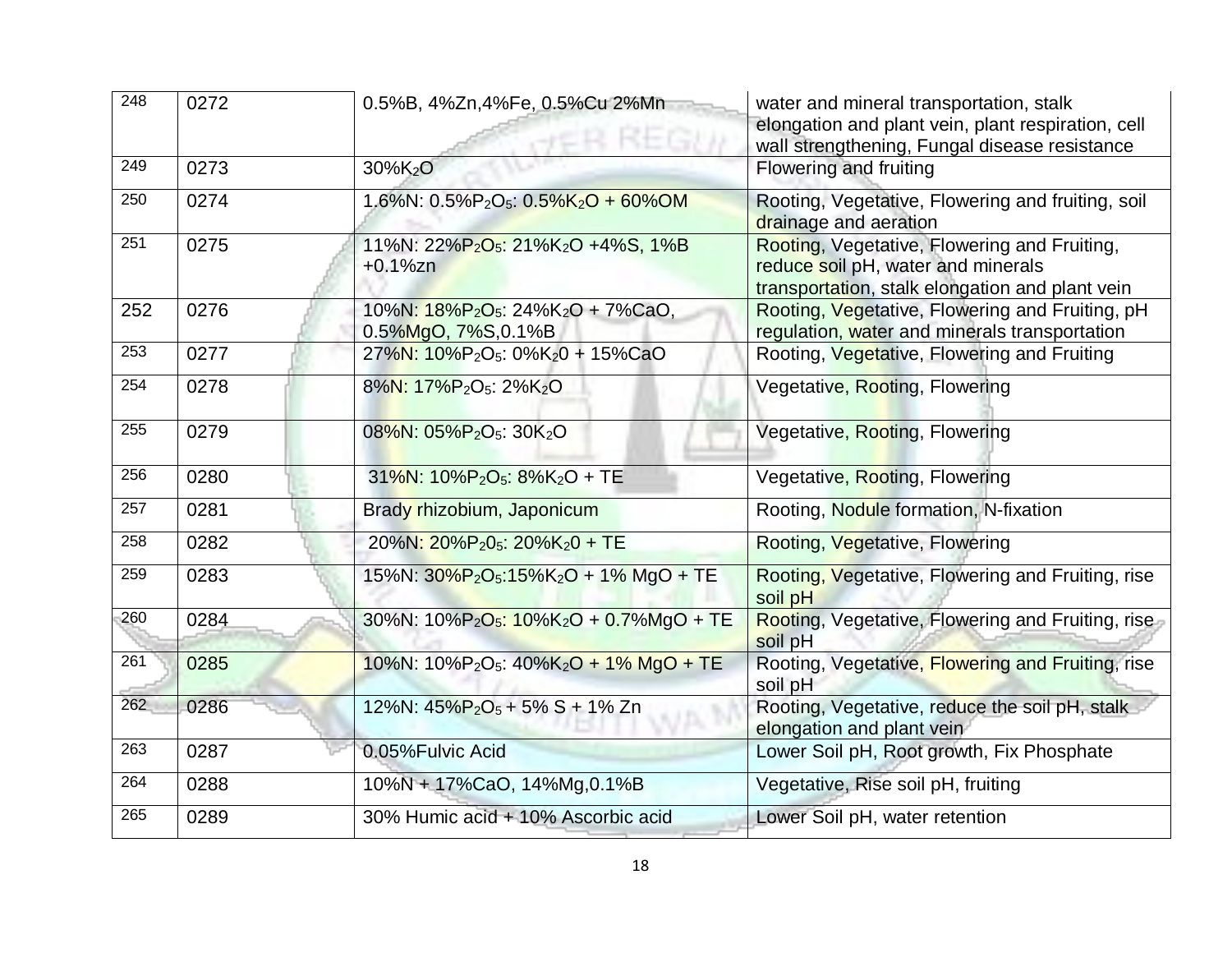| 266 | 0290 | 30% Zn + 30% Cu                                                                                                      | stalk elongation and plant vein, cell wall<br>elongation                                                                                                  |
|-----|------|----------------------------------------------------------------------------------------------------------------------|-----------------------------------------------------------------------------------------------------------------------------------------------------------|
| 267 | 0291 | 7%N: 7% P <sub>2</sub> O <sub>5:</sub> 7% K <sub>2</sub> O                                                           | Rooting, Vegetative, flowering and fruiting                                                                                                               |
| 268 | 0292 | 19.87%N: 11.74%P <sub>2</sub> O <sub>5</sub> : 11.11%K <sub>2</sub> O +<br>0.001%Zn, 0.04%Fe + 0.009%Cu,<br>0.026%Mn | Rooting, Vegetative, flowering and fruiting, stalk<br>elongation and plant vein, plant respiration, cell<br>wall strengthening, fungal disease resistance |
| 269 | 0293 | 3.67%N: $2.25\%P_2O5$ : $0.7\%K_2O + 0.3\%Ca$ ,<br>$0.07\%$ Mg                                                       | Rooting, Vegetative, flowering and fruiting, rise<br>soil pH                                                                                              |
| 270 | 0294 | $2.93\%N + 6.99\%Mn$                                                                                                 | Vegetative, Fungal disease resistance                                                                                                                     |
| 271 | 0295 | $29\%P_2O_5 + 21.6\%K_2O$                                                                                            | <b>Rooting, Flowering</b>                                                                                                                                 |
| 272 | 0296 | $3\%N + 29\%P_2O_5$                                                                                                  | Vegetative, Rooting                                                                                                                                       |
| 273 | 0297 | 10%B                                                                                                                 | water and mineral transportation                                                                                                                          |
| 274 | 0298 | $0.02\%$ K <sub>2</sub> O + 0.01%CaO + 0.06%Na                                                                       | Flowering and Fruiting, pH regulator                                                                                                                      |
| 275 | 0299 | $0.06\%$ N: $0.01\%$ P <sub>2</sub> O <sub>5</sub> : $0.15\%$ K <sub>2</sub> O +<br>$0.03\%$ CaO                     | Rooting, Vegetative, Flowering and fruiting                                                                                                               |
| 276 | 0300 | $2.5\%$ N: 0.3%P <sub>2</sub> O <sub>5</sub> : 0.12%K <sub>2</sub> O + TE                                            | Vegetative, Rooting, Flowering                                                                                                                            |
| 277 | 0301 | 0.15%Zn, 0.5%Fe, 0.05%Cu                                                                                             | stalk elongation and plant vein, plant respiration,<br>cell wall strengthening                                                                            |
| 278 | 0302 | 18%N: 20%P <sub>2</sub> O <sub>5</sub> : 21%K <sub>2</sub> O + TE                                                    | Rooting, Vegetative, Flowering and fruiting                                                                                                               |
| 279 | 0303 | 12%N: 12%P <sub>2</sub> O <sub>5</sub> : 12%K <sub>2</sub> O + TE                                                    | Rooting, Vegetative, Flowering and fruiting                                                                                                               |
| 280 | 0304 | 6%Fe                                                                                                                 | Plant respiration                                                                                                                                         |
| 281 | 0305 | 4.1%MgO , 1.12%B, 2.9%Zn 5.4%Fe,<br>0.67%Cu, 2.83%Mn, 0.048%Mo                                                       | Rise soil pH, water and mineral transportation,<br>Plant respiration, cell wall strengthening, fungal<br>disease resistance, nitrogen balance             |
| 282 | 0306 | $0\%$ N: 45%P <sub>2</sub> O <sub>5</sub> : 55%K <sub>2</sub> O                                                      | Rooting, vegetative, Flowering and fruiting                                                                                                               |
|     |      |                                                                                                                      |                                                                                                                                                           |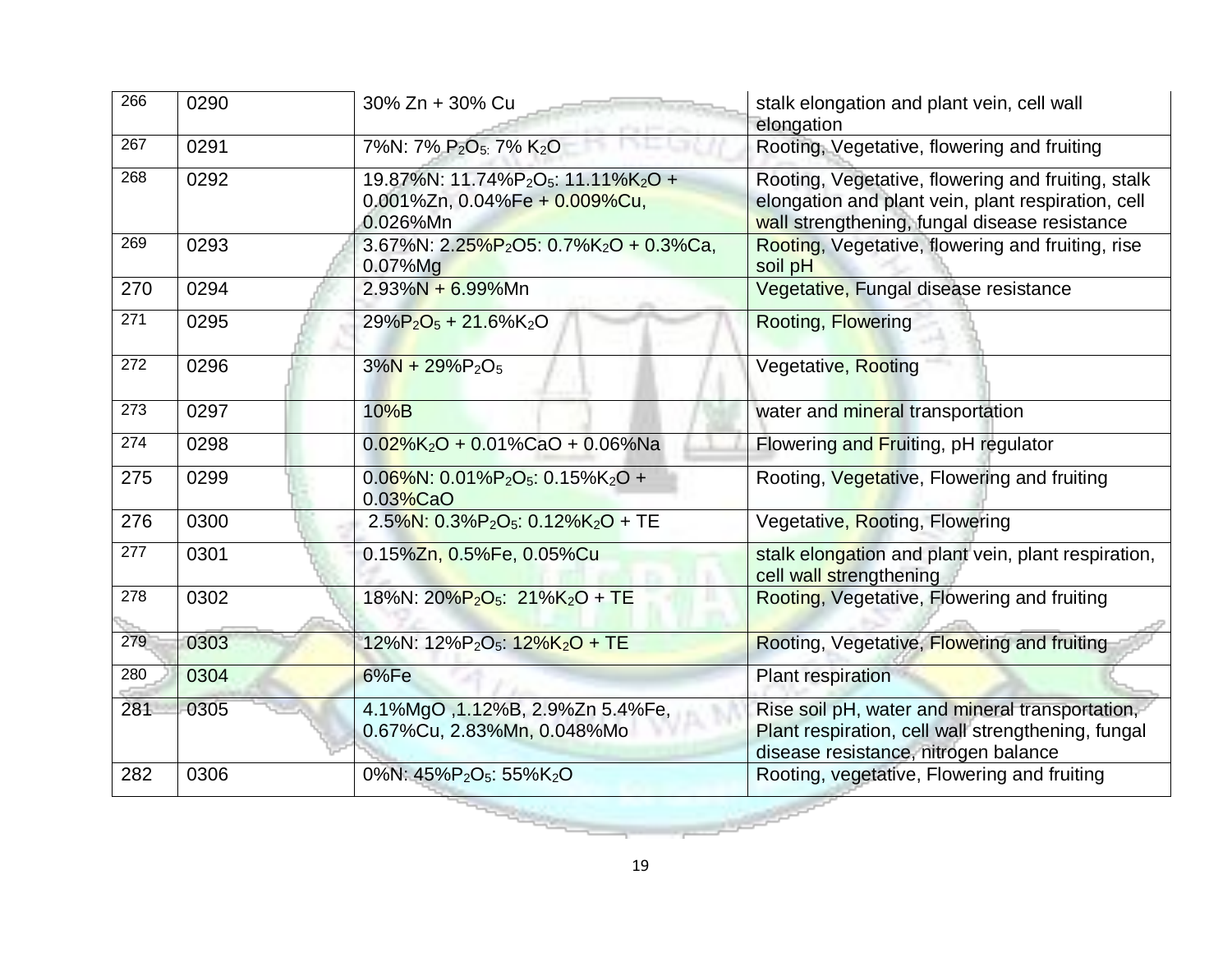| 283 | 0307 | 2%MgO, 1.5%B, 4%Zn, 4%Fe, 0.5%Cu,<br>3%Mn, 0.05%Mo                                                                        | Rise soil pH, water and mineral transportation,<br>Plant respiration, cell wall strengthening, fungal<br>disease resistance, nitrogen balance                                                                                        |
|-----|------|---------------------------------------------------------------------------------------------------------------------------|--------------------------------------------------------------------------------------------------------------------------------------------------------------------------------------------------------------------------------------|
| 284 | 0308 | 12%N: 12%P <sub>2</sub> O <sub>5</sub> : 44%K <sub>2</sub> O + 3%MgO + TE                                                 | Rooting, Vegetative, Flowering and Fruiting, Rise<br>the soil pH                                                                                                                                                                     |
| 285 | 0309 | 24%N: 24%P <sub>2</sub> O <sub>5</sub> : 14%K <sub>2</sub> O                                                              | Rooting, Vegetative, Flowering                                                                                                                                                                                                       |
| 286 | 0310 | 32%N: 10%P <sub>2</sub> O <sub>5</sub> : 20%K <sub>2</sub> O + 20%S, 2%B<br>2%Zn, 2.8%Fe, 3.7%Cu, 2.7%Mn, 2%Mo,<br>2.8%Co | Rooting, Vegetative, Flowering and fruiting,<br>reduce soil pH, water and mineral transportation,<br>stalk elongation and plant vein, Plant respiration,<br>cell wall strengthening, fungal disease<br>resistance, Nitrogen balance, |
| 287 | 0311 | 16%N: 10%P <sub>2</sub> O <sub>5</sub> : 22%K <sub>2</sub> O                                                              | Rooting, Vegetative, Flowering                                                                                                                                                                                                       |
| 288 | 0312 | 12.17%K <sub>2</sub> O + 71.07 % Humic acid                                                                               | Improve health of Seedling and reduce soil pH<br>plant rooting                                                                                                                                                                       |
| 289 | 0313 | $24\%$ N: $24\%$ P <sub>2</sub> O <sub>5</sub> : $18\%$ K <sub>2</sub> O + 4%Mg, 4%S,<br><b>TE</b>                        | Rooting, Vegetative, Flowering and Fruiting, pH<br>regulator                                                                                                                                                                         |
| 290 | 0314 | $12\%$ N: $45\%$ P <sub>2</sub> O <sub>5</sub> : $20\%$ K <sub>2</sub> O + 2%CaO, 4%Mg,<br><b>TE</b>                      | Rooting, Vegetative, Flowering and Fruiting, rise<br>soil pH                                                                                                                                                                         |
| 291 | 0315 | $15\%$ N: $10\%$ P <sub>2</sub> O <sub>5</sub> : $45\%$ K <sub>2</sub> O + 4%Mg, 4%S,<br>TE                               | Rooting, Vegetative, Flowering and Fruiting soil<br>pH regulator                                                                                                                                                                     |
| 292 | 0316 | 12%N +18%CaO, 3%Mg, 1%B, 2% Amin<br>acid                                                                                  | Vegetative, Flowering, rise soil pH                                                                                                                                                                                                  |
| 293 | 0317 | 19%N: $19\sqrt{P_2O_5}$ : $19\sqrt{K_2O}$ + Mg + TE                                                                       | Vegetative, rooting, Flowering and Fruiting                                                                                                                                                                                          |
| 294 | 0318 | $12\%$ N: 6%K <sub>2</sub> O + 40%SO <sub>3</sub>                                                                         | Vegetative, flowering and fruiting, Reduce soil<br>pH, Oil formation                                                                                                                                                                 |
| 295 | 0319 | 15%N: 24%P <sub>2</sub> O <sub>5</sub> : 12%K <sub>2</sub> O                                                              | Rooting, Vegetative, Flowering                                                                                                                                                                                                       |
| 296 | 0320 | 20%N: 20%P <sub>2</sub> O <sub>5</sub> : 18%K <sub>2</sub> O + TE                                                         | Rooting, Vegetative, Flowering                                                                                                                                                                                                       |
| 297 | 0321 | 5.65%N: 0.9%P <sub>2</sub> O <sub>5</sub> : 4.61%K <sub>2</sub> O                                                         | Rooting, Vegetative, Flowering                                                                                                                                                                                                       |
| 298 | 0322 | 20%N: 5%P <sub>2</sub> O <sub>5</sub> : 35%K <sub>2</sub> O                                                               | Rooting, Vegetative, Flowering                                                                                                                                                                                                       |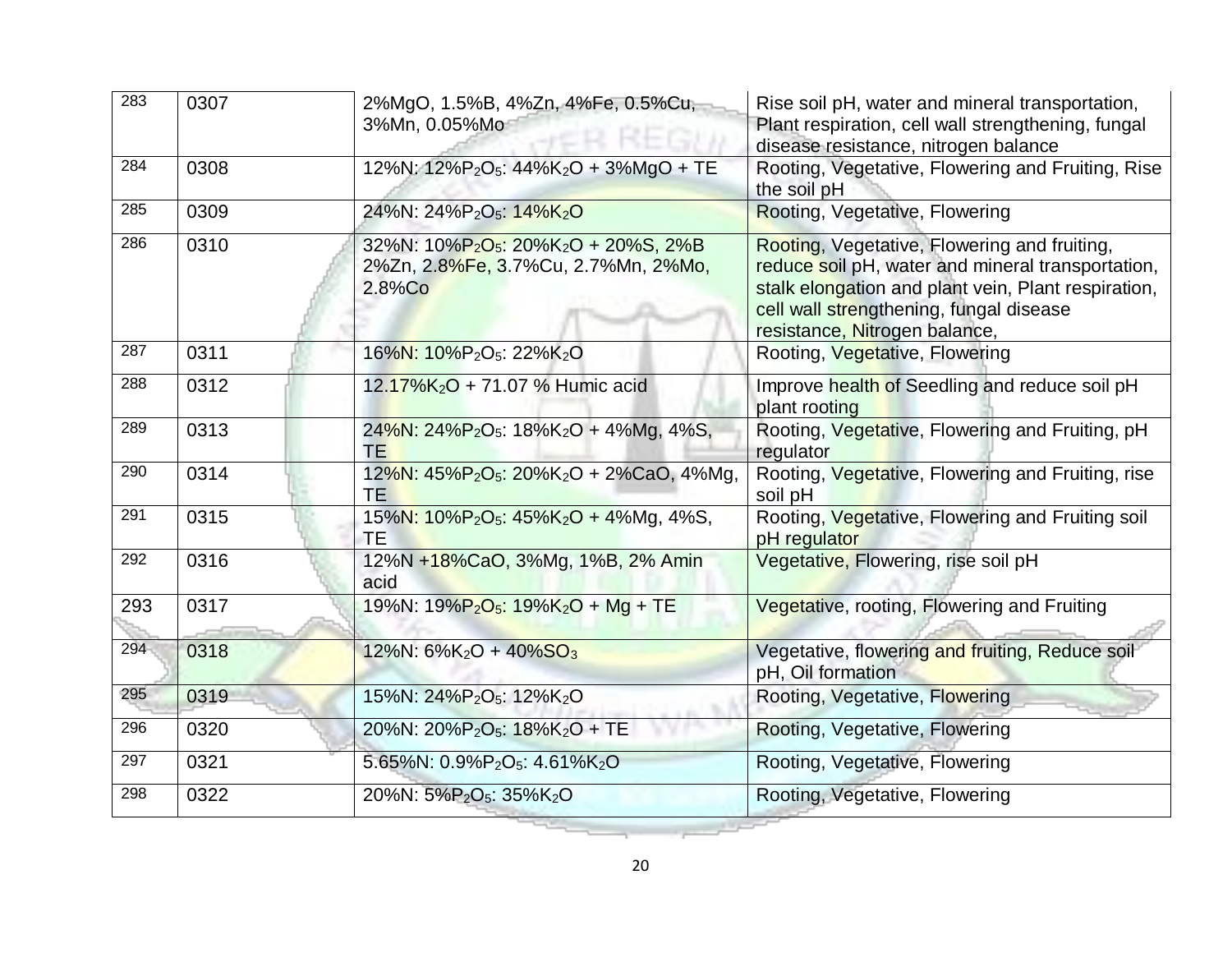| 299              | 0323 | $23\%K_2O + 11\%MgO$<br>REGIO                                                                                                                                       | Flowering and fruiting, rise soil pH                                                                                                              |
|------------------|------|---------------------------------------------------------------------------------------------------------------------------------------------------------------------|---------------------------------------------------------------------------------------------------------------------------------------------------|
| 300              | 0324 | 15%N: 10%P <sub>2</sub> O <sub>5</sub> : 45%K <sub>2</sub> O                                                                                                        | Vegetative, Rooting, Flowering                                                                                                                    |
| 301              | 0325 | 31%N: 11%P <sub>2</sub> O <sub>5</sub> : 15%K <sub>2</sub> O                                                                                                        | Vegetative, Rooting, Flowering                                                                                                                    |
| 302              | 0326 | 15%N: $10\%P_2O_5$ : $45\%K_2O + 4\%MgO$ , $4\%S$ ,                                                                                                                 | Rooting, Vegetative, soil pH regulator, Flowering<br>and fruiting                                                                                 |
| 303              | 0327 | 12%N: 12%P <sub>2</sub> O <sub>5</sub> : 12%K <sub>2</sub> O                                                                                                        | Rooting, Vegetative, Flowering                                                                                                                    |
| 304              | 0328 | 12%N                                                                                                                                                                | Vegetative                                                                                                                                        |
| 305              | 0329 | 15%N: 15%P <sub>2</sub> O <sub>5</sub> : 15%K <sub>2</sub> O + TE                                                                                                   | Vegetative, Rooting, Flowering                                                                                                                    |
| 306              | 0330 | 19%N: 19%P <sub>2</sub> O <sub>5</sub> : 10%K <sub>2</sub> O                                                                                                        | Vegetative, Rooting, Flowering                                                                                                                    |
| 307              | 0331 | 19%N: 19%P <sub>2</sub> O <sub>5</sub> : 19%K <sub>2</sub> O + MgO, TE                                                                                              | Rooting, Vegetative, rise soil pH, Flowering and<br>fruiting                                                                                      |
| 308              | 0332 | 2.3% N + 18.6% C/N, 42.8% OC, 38% OM,                                                                                                                               | Rooting, Vegetative, Flowering and fruiting, soil<br>drainage and aeration                                                                        |
| 309              | 0333 | 2% N: 0.1% P <sub>2</sub> O <sub>5</sub> : 4% K <sub>2</sub> O + 8 g/l Mg, 20 g/l<br>Amino Acid, 200 g/l Organic Matter, 8 g/l<br>Humic Acid, 120 g/l Organic Sugar | Rooting, Vegetative, Flowering and fruiting,<br>Water retention, soil drainage and aeration, plant<br>growth and pant respiration, reduce soil pH |
| $\overline{310}$ | 0334 | 1.7% N + 2.1% MgO, 2.07% B, 0.02% Mo,<br>$2.84\% H_2SO_3$                                                                                                           | Vegetative, pH regulator, Flowering, H20 and<br>Mineral Transportation, Nitrogen balance                                                          |
| $\overline{311}$ | 0335 | 38%N: 5%P <sub>2</sub> O <sub>5</sub> : 5%K <sub>2</sub> O                                                                                                          | Vegetative, Rooting, Flowering                                                                                                                    |
| 312              | 0336 | 13%N: 40%P <sub>2</sub> O <sub>5</sub> : 13%K <sub>2</sub> O + TE                                                                                                   | Vegetative, Rooting, Flowering                                                                                                                    |
| 313              | 0337 | 8%N: 2%P <sub>2</sub> O <sub>5</sub> : 8%K <sub>2</sub> O                                                                                                           | Vegetative, Rooting, Flowering                                                                                                                    |
| 314              | 0338 | 2%N: 11%P <sub>2</sub> O <sub>5</sub> : 11%K <sub>2</sub> O                                                                                                         | Vegetative, Rooting, Flowering                                                                                                                    |
| 315              | 0339 | 12%N: 18%P <sub>2</sub> O <sub>5</sub> : 12%K <sub>2</sub> O                                                                                                        | Vegetative, Rooting, Flowering                                                                                                                    |
| 316              | 0340 | 12%N: 18%P <sub>2</sub> O <sub>5</sub> : 12%K <sub>2</sub> O                                                                                                        | Vegetative, Rooting, Flowering                                                                                                                    |
| 317              | 0341 | 5%N: 5%P <sub>2</sub> O <sub>5</sub> : 45%K <sub>2</sub> O + TE                                                                                                     | Vegetative, Rooting, Flowering                                                                                                                    |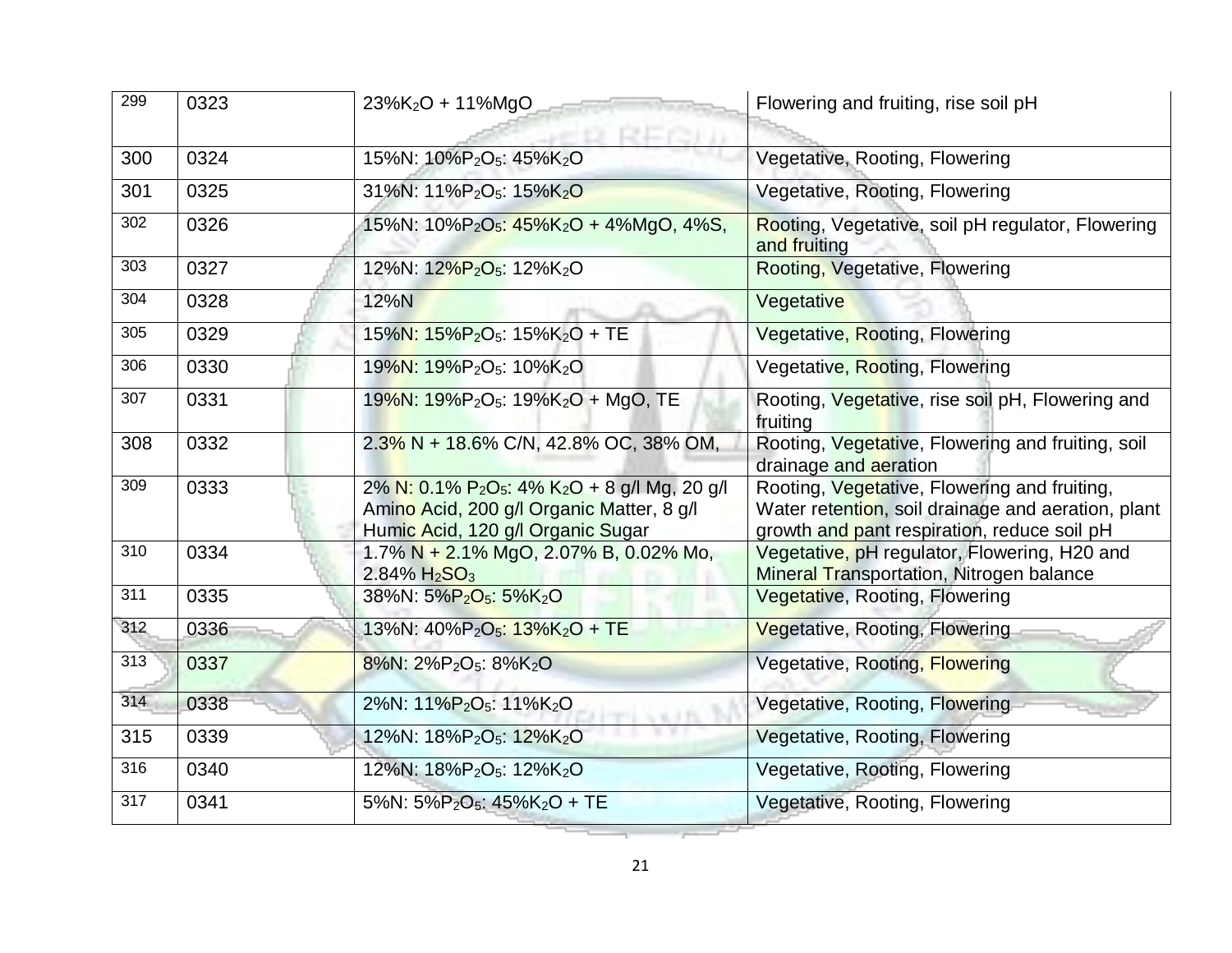| 318              | 0342 | 14.8%N: 8.87%P <sub>2</sub> O <sub>5</sub> : 15.86%K <sub>2</sub> O + 1.93% S                            | Vegetative, Rooting, Flowering and fruiting,<br>reduce soil pH                                                                                                                     |
|------------------|------|----------------------------------------------------------------------------------------------------------|------------------------------------------------------------------------------------------------------------------------------------------------------------------------------------|
| 319              | 0343 | 19%N: 10%P <sub>2</sub> O <sub>5</sub> : 8%K <sub>2</sub> O                                              | Vegetative, Rooting, Flowering                                                                                                                                                     |
| 320              | 0344 | 15%N: 4.4%P <sub>2</sub> O <sub>5</sub> : 1.8%K <sub>2</sub> O                                           | Vegetative, Rooting, Flowering                                                                                                                                                     |
| 321              | 0345 | 10%N: 18%P: 24%K +0.5%Mg, 7%S,<br>0.012%Bo, 3%Xca                                                        | Vegetative, Rooting, Flowering, pH regulator,<br>H <sub>2</sub> 0 and Mineral Transportation, Fruiting                                                                             |
| 322              | 0346 | 20%N: 20%P: 20%K + 100ppm Zn, 800ppm<br>Fe, 140ppm Cu, 150ppm Mn                                         | Rooting, Vegetative and Flowering, H20 and<br>Mineral Transportation, Plant respiration, cell<br>wall strengthening and stalk elongation and plant<br>veins, Resist fungal disease |
| 323              | 0347 | 16.2%Zn                                                                                                  | stalk elongation and plant vein                                                                                                                                                    |
| 324              | 0348 | 2.9%N                                                                                                    | Vegetative                                                                                                                                                                         |
| 325              | 0349 | 17%N:14%P:34%K +0.03%B,<br>0.06%Zn,0.01%Fe,0.05%Cu, 0.05%Mn,<br>0.001%Mo, 0.007%Amino Acid               | Vegetative, Rooting, Flowering, H20 and Mineral<br><b>Transportation</b>                                                                                                           |
| 326              | 0351 | 19%N: 19%P <sub>2</sub> O <sub>5</sub> : 19%K <sub>2</sub> O                                             | Rooting, Vegetative, Flowering                                                                                                                                                     |
| $\overline{327}$ | 0352 | 11%Mo                                                                                                    | N-balance                                                                                                                                                                          |
| 328              | 0353 | 1.50% 1-Dodecane Sulfonic acid sodium<br>salts                                                           | Enhance H <sub>2</sub> O solubility                                                                                                                                                |
| 329              | 0354 | 14%N: 9%P: 5%K +2%Mg                                                                                     | Vegetative, Rooting, Flowering, Increasing Soil<br>pH                                                                                                                              |
| 330              | 0355 | $40\%N + 6\%S$                                                                                           | Vegetative, Fruiting, Oil formation, reduce soil<br>pH Soil pH                                                                                                                     |
| 331              | 0356 | 6.98%N: 3.88%P: 13.96%K                                                                                  | Vegetative, Rooting, Flowering                                                                                                                                                     |
| 332              | 0357 | 19%N: %P <sub>2</sub> 0 <sub>5</sub> + 6.24%S, 0.12%B                                                    | Vegetative, Rooting and Flowering and Fruiting                                                                                                                                     |
| 333              | 0358 | $0.55\%$ N:0.04%P,0.02%K + 6.30 Humic acid,<br>97.80% Organic Matter, 48.80% Humic acid<br>on dry matter | Rooting, Vegetative, Flowering and fruiting,<br>Water retention, soil drainage and aeration, plant<br>growth and pant respiration, reduce soil pH                                  |
| 334              | 0359 | 33.5%Zn                                                                                                  | stalk elongation and plant veins                                                                                                                                                   |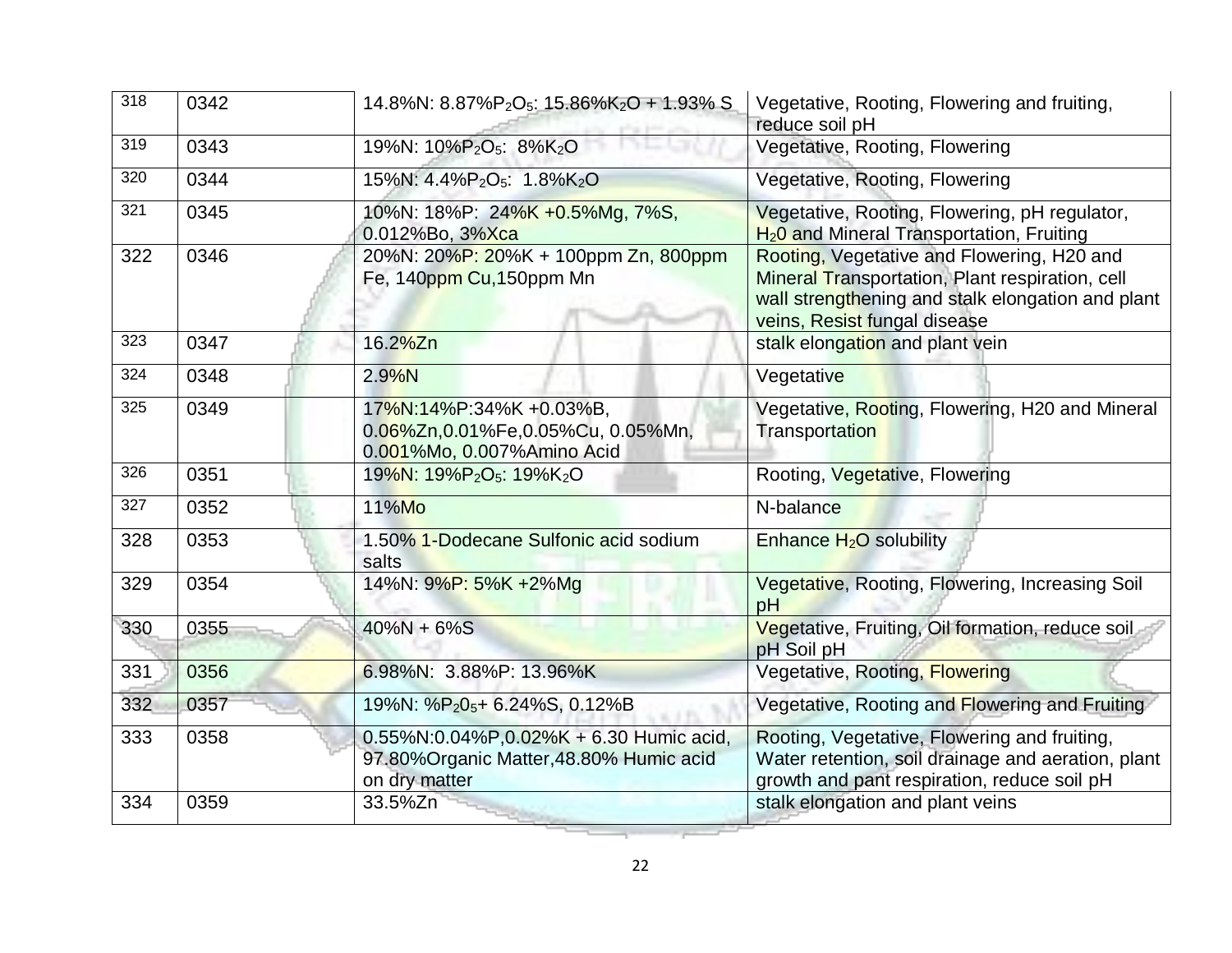| 335 | 0360 | 6.5%Ca: 0.05%B: 15%Fulvic acid                                           | Fruiting, H20 and Mineral Transportation, H20<br>retention                                                                                         |
|-----|------|--------------------------------------------------------------------------|----------------------------------------------------------------------------------------------------------------------------------------------------|
| 336 | 0361 | 15%Na                                                                    | pH regulator                                                                                                                                       |
| 337 | 0362 | 35%N:1%P:1%K                                                             | Vegetative, Rooting, Flowering                                                                                                                     |
| 338 | 0363 | 46%N: 0.1%Zn                                                             | Vegetative, stalk elongation and plant veins                                                                                                       |
| 339 | 0364 | 13%N:24%P <sub>2</sub> O <sub>5</sub> :12%K <sub>2</sub> O +3%S: 2%MgO   | Vegetative, Rooting, Flowering, pH regulator,<br>stalk elongation and plant veins                                                                  |
| 340 | 0365 | 17%N:29%P <sub>2</sub> O <sub>5</sub> : 6%K <sub>2</sub> O +0.5%S:0.2%Zn | Vegetative, Rooting, Flowering, reduce soil pH<br>Soil pH, stalk elongation and plant veins                                                        |
| 341 | 0366 | 22%N:6% P:12%K                                                           | Vegetative, Rooting, Flowering                                                                                                                     |
| 342 | 0367 | 7%N:7%P:40%K+1%MgO                                                       | Vegetative, Rooting, Flowering, Increasing Soil<br>pH                                                                                              |
| 343 | 0368 | 12%N:12%P:17%K                                                           | Vegetative, Rooting and Flowering                                                                                                                  |
| 344 | 0369 | 10%N :25%P                                                               | Vegetative, Rooting                                                                                                                                |
| 345 | 0370 | 15.5%N: 26% CaO                                                          | Vegetative, Increase Soil pH                                                                                                                       |
| 346 | 0371 | $50\%K_2O + 17.5\%S$                                                     | Flowering and reduce soil pH Soil pH                                                                                                               |
| 347 | 0372 | 13%N:46%K                                                                | Vegetative and Flowering                                                                                                                           |
| 348 | 0373 | 45%CaO                                                                   | Fruiting, Increase Soil pH                                                                                                                         |
| 349 | 0374 | 10.2%N +0.2%B:1%Cu:0.02%Mn :4%Zn                                         | Vegetative, H20 and Mineral Transportation,<br>Resist fungal disease, cell wall strethening, Cell<br>division and stalk elongation and plant veins |
| 350 | 0375 | 8%N +1%S: 0.05%Mn: 0.05%Zn:0.10%Fe.                                      | Vegetative, pH regulator, Resist fungal disease,<br>Cell division and plant metabolism                                                             |
| 351 | 0376 | 12.1%B                                                                   | H <sub>2</sub> 0 and Mineral Transportation and Enzyme<br>production                                                                               |
| 352 | 0377 | 14.5%N                                                                   | Vegetative                                                                                                                                         |
| 353 | 0378 | 2.6%Mn                                                                   | Resist fungal disease, Cell division and plant<br>metabolism                                                                                       |